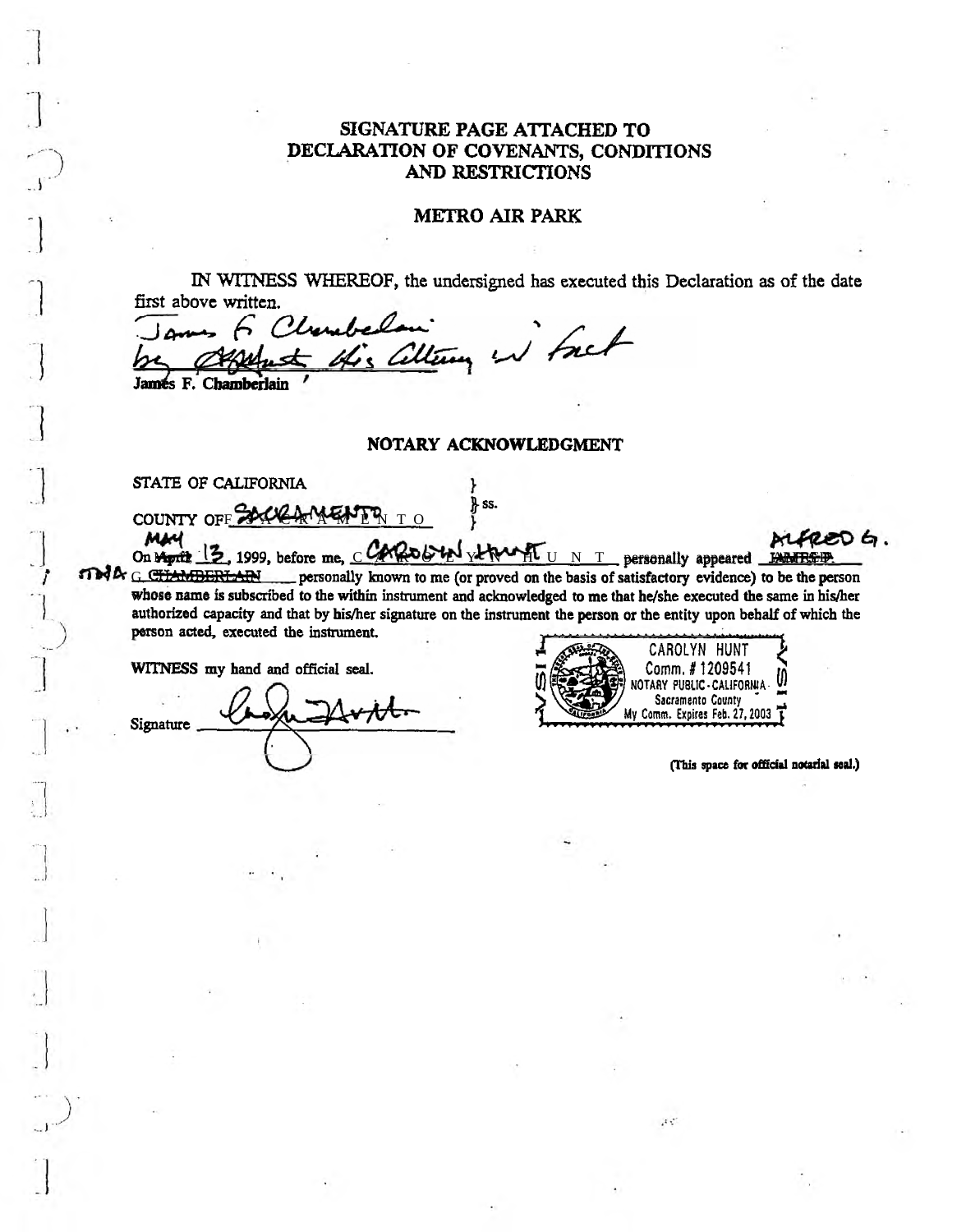## **METRO AIR PARK**

IN WITNESS WHEREOF, the undersigned has executed this Declaration as of the date first above written.

D. Bruce Fite

## NOTARY ACKNOWLEDGMENT

} ss.

STATE OF CALIFORNIA

COUNTY OF Sacramento

On April  $24$ , 1999, before me, JUNNLIC (on  $\ell$  personally appeared D. BRUCE FITE personally known to me (or proved on the basis of satisfactory evidence) to be the person whose name is subscribed to the within instrument and acknowledged to me that he/she executed the same in his/her authorized capacity and that by his/her signature on the instrument the person or the entity upon behalf of which the person acted, executed the instrument.

WITNESS my hand and official seal. Signature

JENNIFER COHEI Comm. #1096123 OTARY PUBLIC - CALIFORNIA<br>SACRAMENTO COUNTY<br>Comm. Exp. April 28, 2000 CALIFORNI

(This space for official notarial seal.)

 $\overline{\overline{a}}$ 

Friday C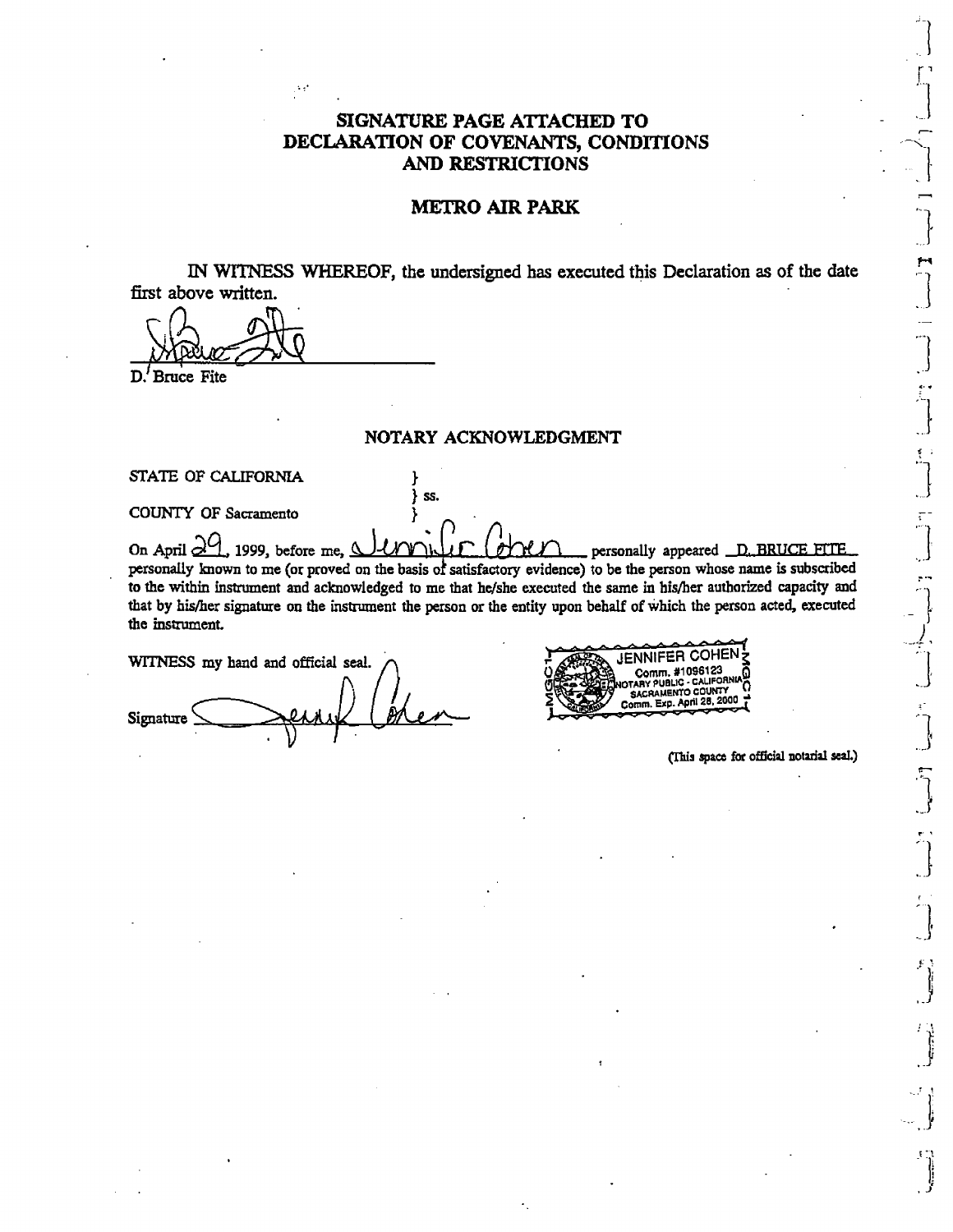# **METRO AIR PARK**

IN WITNESS WHEREOF, the undersigned has executed this Declaration as of the date first above written.

## ELYSIAN FARMS, INC., a California corporation

| By:    |  |
|--------|--|
| Name:  |  |
| Title: |  |

 $\frac{1}{2}$ 

 $\overline{\phantom{a}}$ 

#### NOTARY ACKNOWLEDGMENT

| STATE OF CALIFORNIA |       |  |
|---------------------|-------|--|
|                     | ∤ SS. |  |
| COUNTY OF           |       |  |

On A pril , 1999, before m e , personally appeared\_ \_\_\_\_ \_\_\_\_\_\_\_\_\_\_\_\_\_\_\_\_\_\_\_\_\_\_\_\_\_\_\_\_\_\_\_\_\_\_\_\_\_ \_\_\_\_\_\_\_\_\_\_\_\_\_ **personally known to me (or proved on the basis of** satisfactory evidence) to be the person whose name is subscribed to the within instrument and acknowledged to me that he/she executed the same in his/her authorized capacity and that by his/her signature on the instrument the person or the entity upon behalf of which the person acted, executed the instrument.

WITNESS my hand and official seal.

Signature

(This space for official notarial seal.)

 $\sim$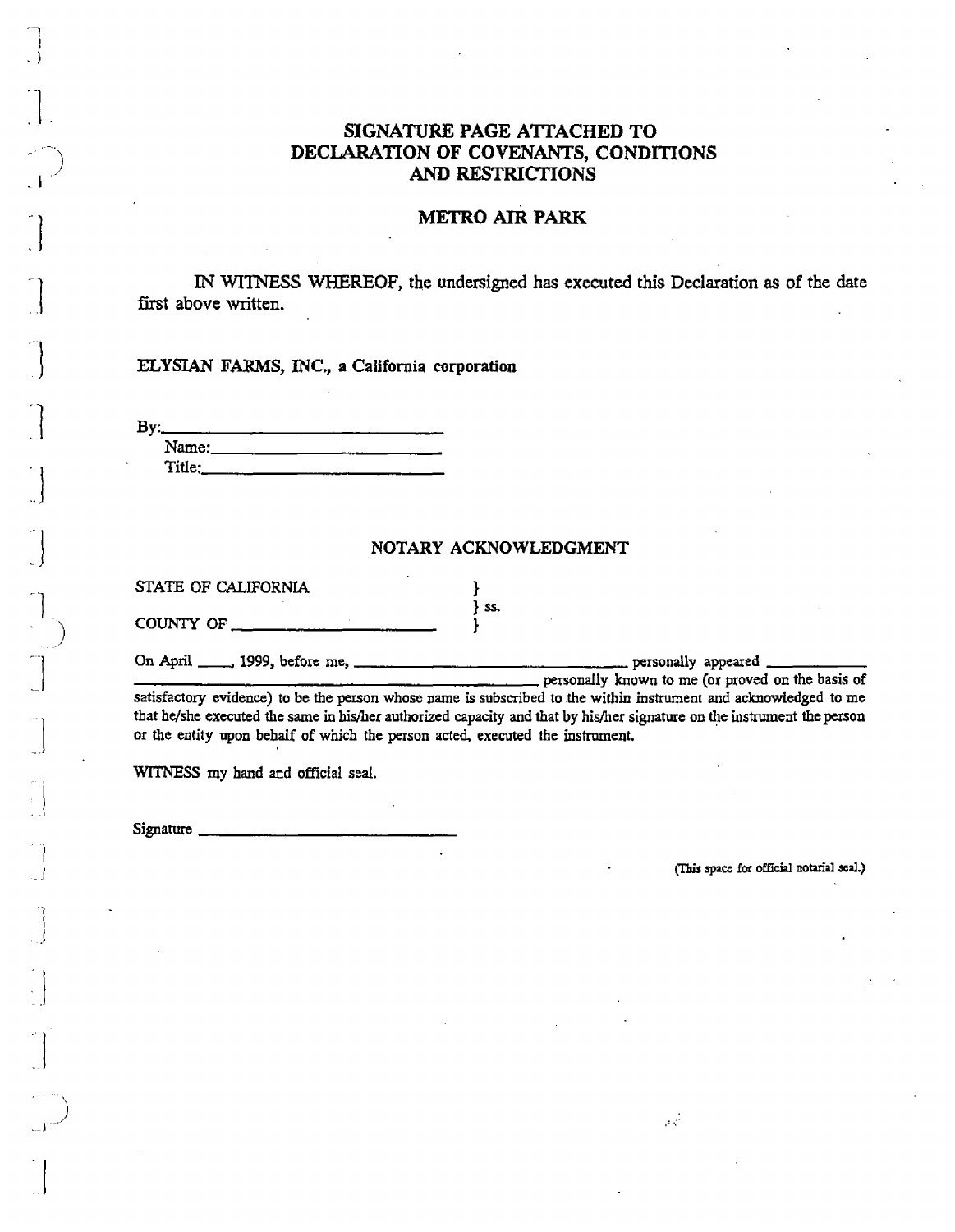## **METRO AIR PARK**

IN WITNESS WHEREOF, the undersigned has executed this Declaration as of the date first above written.

Frederick Hayes

#### NOTARY ACKNOWLEDGMENT

} ss.

 $\mathbf{\}$ 

STATE OF CALIFORNIA

COUNTY OF Sacramento

On M ay , 1999, before m e, \_\_\_\_ \_\_\_\_\_\_\_\_\_\_\_\_\_\_\_\_\_\_\_\_\_\_\_\_\_\_\_\_\_\_\_\_\_ personally appeared BARBARA LANG BETTS as attorney in fact for FREDERICK HAYES personally known to me (or proved on the basis of satisfactory evidence) to be the person whose name is subscribed to the within instrument and acknowledged to me that he/she executed the same in his/her authorized capacity and that by his/her signature on the instrument the person or the entity upon behalf of which the person acted, executed the instrument.

WITNESS my hand and official seal.

Signature

(This space for official notarial seal.)

J 戸 ]<br>「 ]<br>「 ]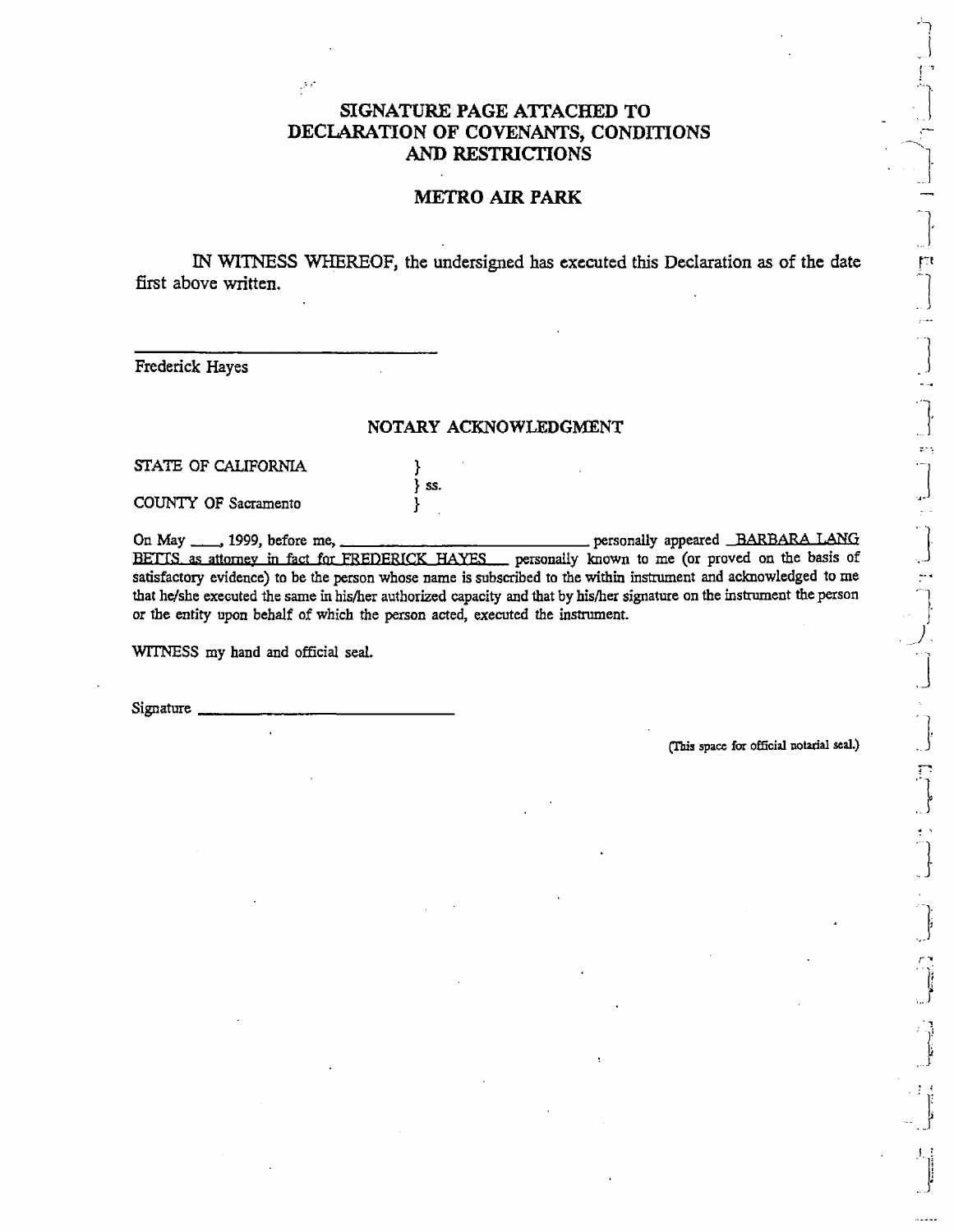## **METRO AIR PARK**

IN WITNESS WHEREOF, the undersigned has executed this Declaration as of the date first above written.

Chauncey Hayes

 $\frac{1}{\sqrt{2}}$ 

 $\overline{\mathcal{L}}$ 

 $\cdot$ 

i Si<br>San

#### NOTARY ACKNOWLEDGMENT

} ss.

}

STATE OF CALIFORNIA

COUNTY OF Sacramento

On M ay , 1999, before m e, \_\_\_\_ \_\_\_\_\_\_\_\_\_\_\_\_\_\_\_\_\_\_\_\_\_\_\_\_\_\_\_\_\_\_\_\_\_\_\_\_\_personally appeared CHAUNCEY HAYES personally known to me (or proved on the basis of satisfactory evidence) to be the person whose name is subscribed to the within instrument and acknowledged to me that he/she executed the same in his/her authorized capacity and that by his/her signature on the instrument the person or the entity upon behalf of which the person acted, executed the instrument.

WITNESS my hand and official seal.

Signature.

(This space for official notarial seal.)

 $\mathbf{r}^{(1)}$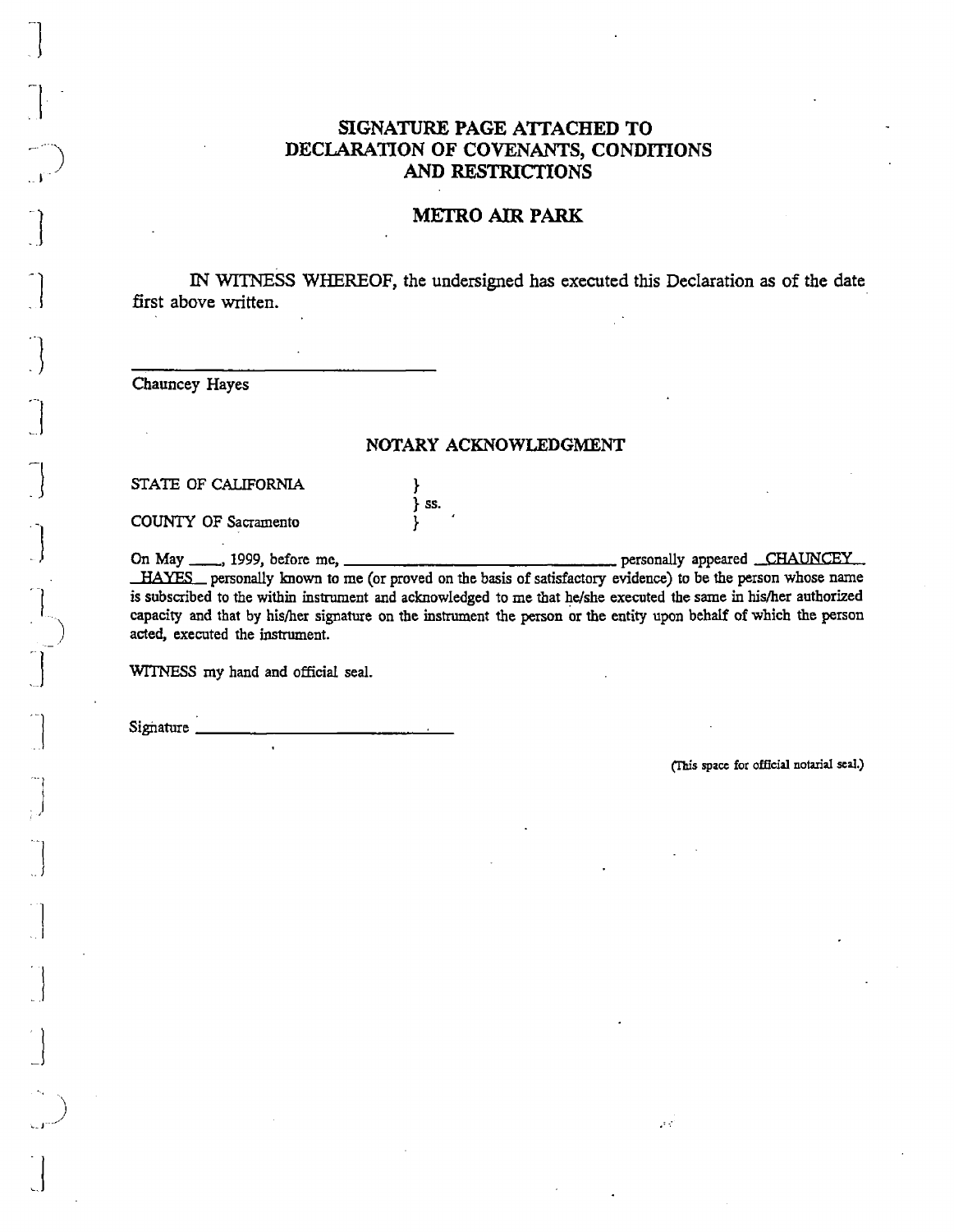# **METRO AIR PARK**

**IN WITNESS WHEREOF, the undersigned has executed this Declaration as of the date first above written.**

 $\mathcal{N}_{\mathcal{X}}$ 

Austin E. Hills

## NOTARY ACKNOWLEDGMENT

} ss.

ł

STATE OF CALIFORNIA

COUNTY OF Sacramento

On April  $\mathcal{X}$ , 1999, before me, *JUN* if  $\mathcal{X}$  ( $\mathcal{X}$  ersonally appeared AUSTIN E. HILLS personally known to me (or proved on the basis of satisfactory evidence) to be the person whose name is subscribed to the within instrument and acknowledged to me that he/she executed the same in his/her authorized capacity and that by his/her signature on the instrument the person or the entity upon behalf of which the person acted, executed the instrument.

WITNESS my hand and official seal.  $\alpha$ Signature

**JENNIFER COHE** Comm. #1096123 Comm. #1096123<br>TARY PUBLIC - CALIFORNIAO<br>SACRAMENTO COUNTY SACRAMENTO COUNTY Comm. Exp. April 28, 2000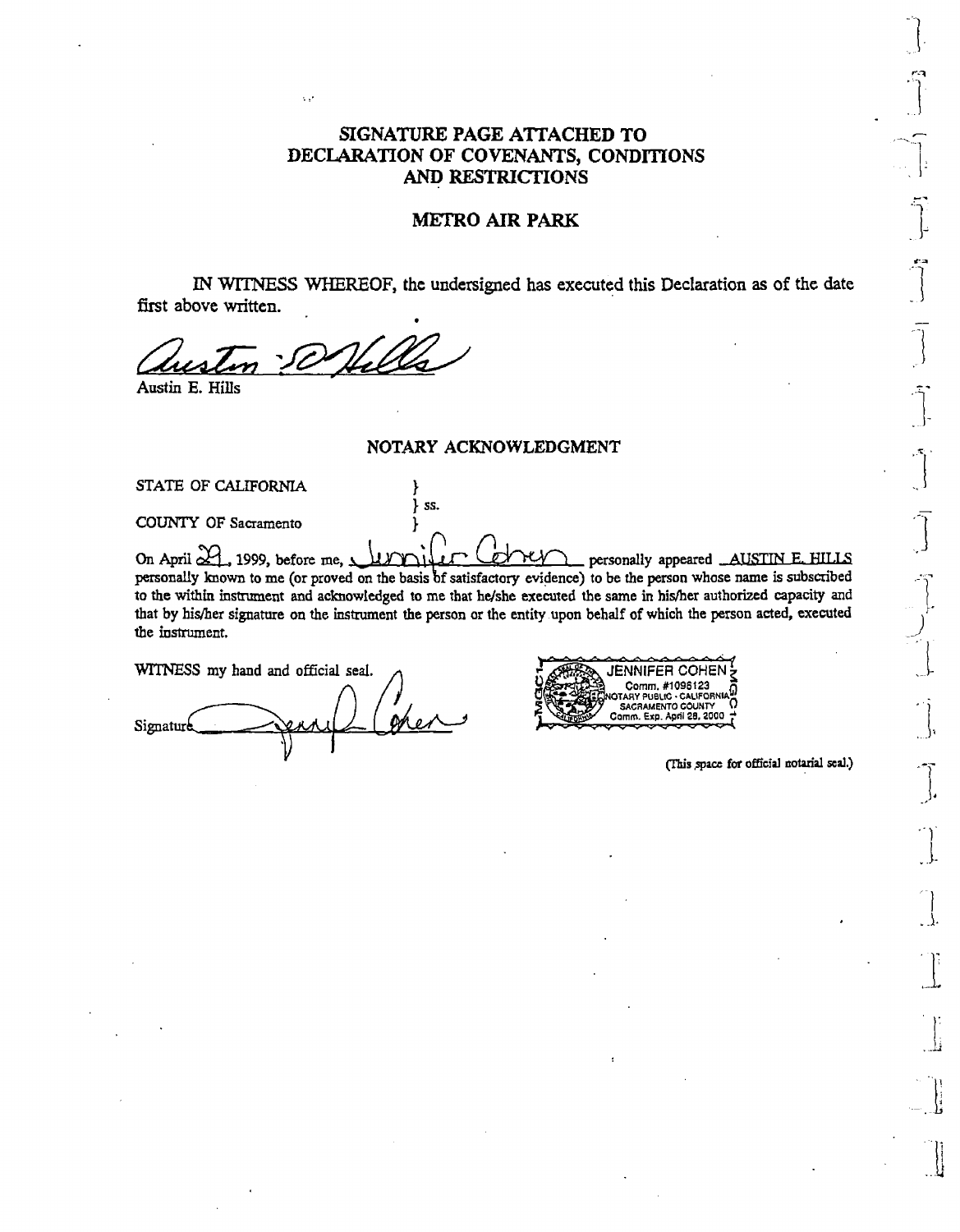## **METRO AIR PARK**

IN WITNESS WHEREOF, the undersigned has executed this Declaration as of the date first above written.

Roby Hayes

 $\begin{bmatrix} 1 \\ 1 \\ 1 \\ 2 \end{bmatrix}$ 

#### NOTARY ACKNOWLEDGMENT

} ss.<br>}

Ł

STATE OF CALIFORNIA

COUNTY OF Sacramento

personally appeared BARBARA LANG BETTS as attorney in fact for ROBY HAYES personally known to me (or proved on the basis of satisfactory evidence) to be the person whose name is subscribed to the within instrument and acknowledged to me that he/she executed the same in his/her authorized capacity and that by his/her signature on the instrument the person or the entity upon behalf of which the person acted, executed the instrument. On May \_\_\_\_\_, 1999, before me,

WITNESS my hand and official seal.

Signature.

(This space for official notarial seal.)

 $\mathcal{L}^{\frac{1}{2}}$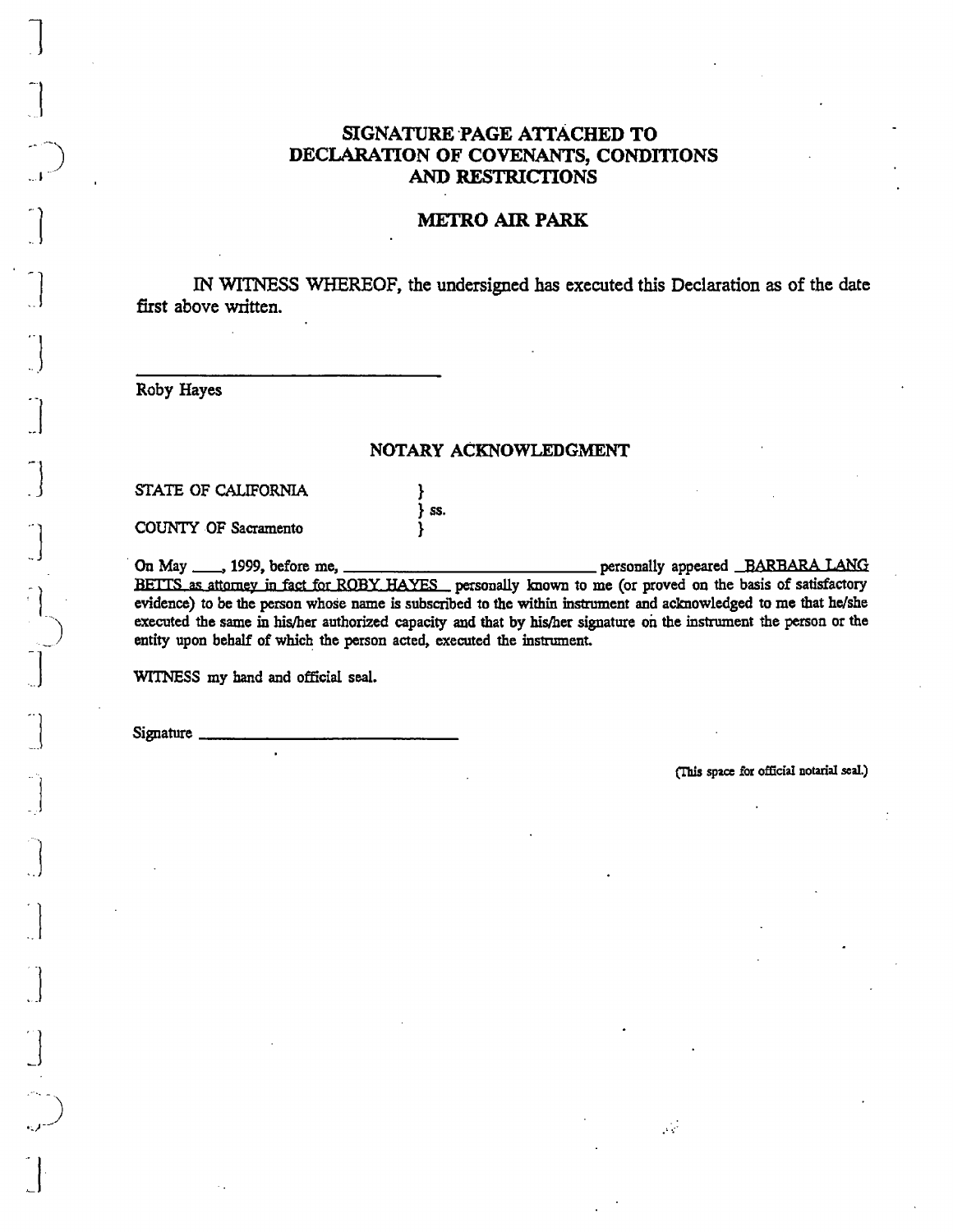# **METRO AIR PARK**

IN WITNESS WHEREOF, the undersigned has executed this Declaration as of the date first above written.

#### THE D.W. KETSCHER MARITAL TRUST DATED 3/24/93

*By:*

 $\mathcal{F}_{\mathcal{L},\mathcal{P}}$ 

Priscilla Ketscher, Sole Trustee

#### NOTARY ACKNOWLEDGMENT

ss.

STATE OF CALIFORNIA  $\operatorname{conv}$  or  $\operatorname{\mathsf{C}}\Omega$  and  $\operatorname{\mathsf{C}}\nolimits$ 

On April  $24$ , 1999, before me, Unn i febre Cohen personally appeared PRISCILLA KETSCHER personally known to me (or proved on the basis of satisfactory evidence) to be the person whose name is subscribed to the within instrument and acknowledged to me that he/she executed the same in his/her authorized capacity and that by his/her signature on the instrument the person or the entity upon behalf of which the person acted, executed the instrument.

WITNESS my hand and official seal.

Signatur

**JENNIFER COHEN** Comm. #1096123 Comm. #1096123<br>TARY PUBLIC - CALIFORNIAO SACRAMENTO COUNTY Comm. Exp. April 28, 2000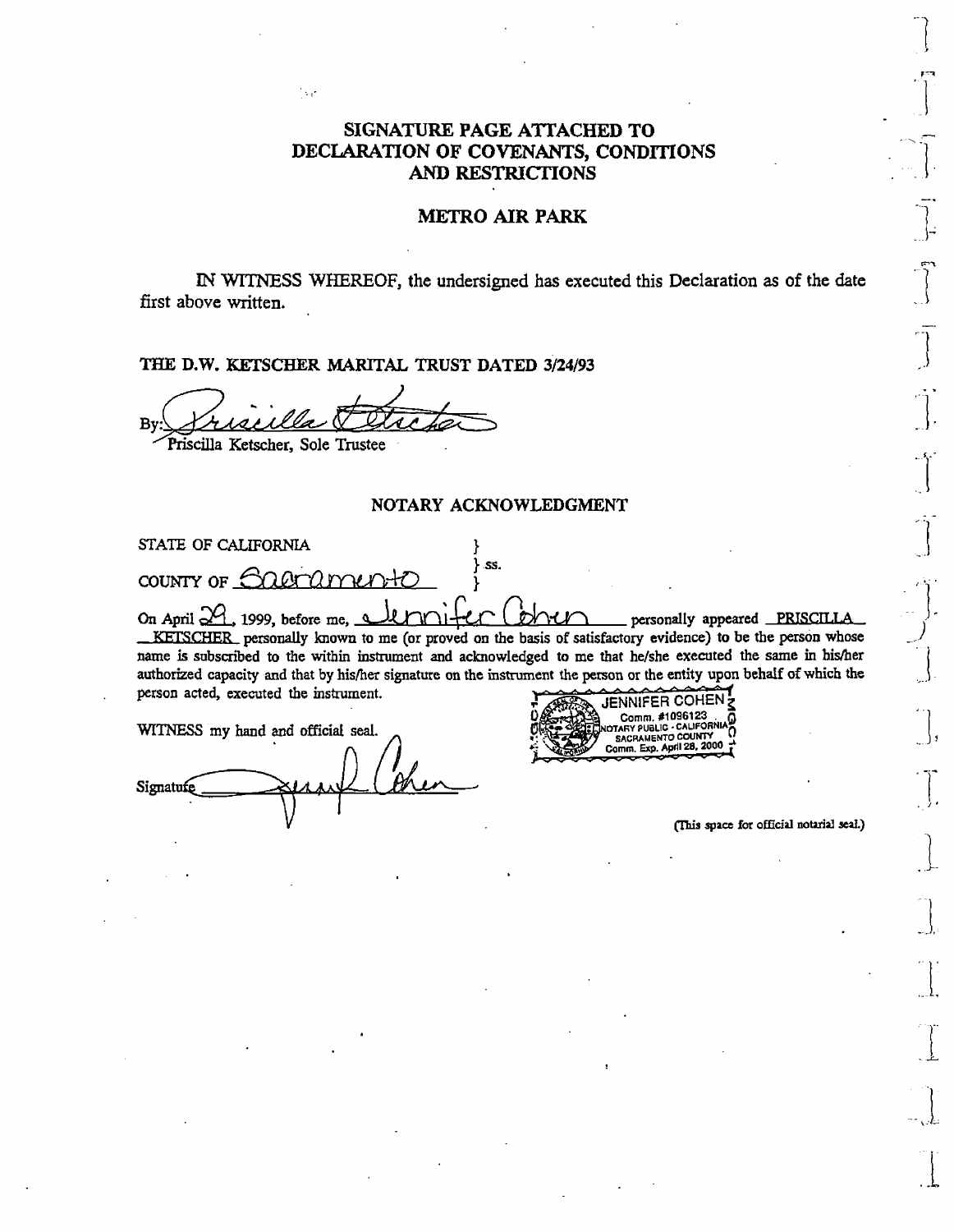## **METRO AIR PARK**

IN WITNESS WHEREOF, the undersigned has executed this Declaration as of the date first above written.

Demosthenes J. Kaufman

Inan Maria T. Kaufman

#### NOTARY ACKNOWLEDGMENT

} ss.

STATE OF CALIFORNIA

COUNTY OF Sacramento

On April 4, 1999, before me, CONDOU and Lives of the personally appeared DEMOSTHENES J. KAUFMAN personally known to me (or proved on the basis of satisfactory evidence) to be the person whose name is subscribed to the within instrument and acknowledged to me that he/she executed the same in his/her authorized capacity and that by his/her signature on the instrument the person or the entity upon behalf of which the person acted, executed the instrument.

WITNESS my hand and official seal.

Signature

**MR-**

STATE OF CALIFORNIA

CAROLYN HUNT Comm. #1209541 NOTARY PUBLIC - CALIFORNIA Sacramento County My Comm. Expires Feb. 27, 2003

(This space for official notarial seal.)

COUNTY OF Sacramento

On April 4, 1999, before me, CAZOLYN HWAT personally appeared MARIA T. KAUFMAN personally known to me (or proved on the basis of satisfactory evidence) to be the person whose name is subscribed to the within instrument and acknowledged to me that he/she executed the same in his/her authorized capacity and that by his/her signature on the instrument the person or the entity upon behalf of which the person acted, executed the instrument. person acted, executed the instrument.

} ss.

WITNESS my hand and official seal.

 $Signature$  (This space for official notarial seal.)

Comm. #1209541 NOTARY PUBLIC - CALIFORNIA Sacramento County My Comm. Expires Feb. 27, 2003

 $\sim 10^4$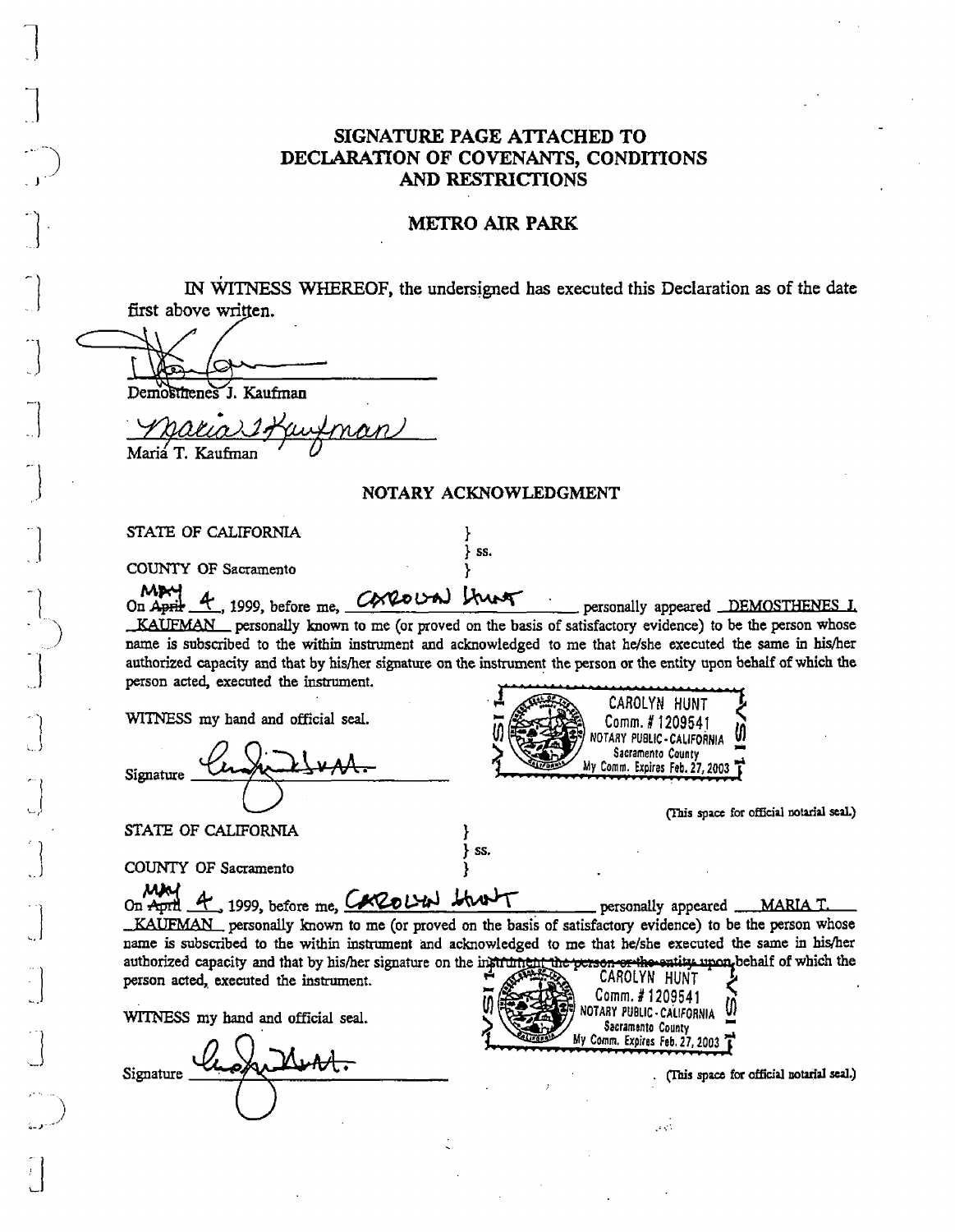$\label{eq:2.1} \begin{split} \mathcal{D}^{\text{R}}_{\text{max}} = \mathcal{D}^{\text{R}}_{\text{max}} \end{split}$ 

 $\label{eq:2.1} \frac{1}{\sqrt{2}}\sum_{i=1}^n\frac{1}{\sqrt{2}}\sum_{i=1}^n\frac{1}{\sqrt{2}}\sum_{i=1}^n\frac{1}{\sqrt{2}}\sum_{i=1}^n\frac{1}{\sqrt{2}}\sum_{i=1}^n\frac{1}{\sqrt{2}}\sum_{i=1}^n\frac{1}{\sqrt{2}}\sum_{i=1}^n\frac{1}{\sqrt{2}}\sum_{i=1}^n\frac{1}{\sqrt{2}}\sum_{i=1}^n\frac{1}{\sqrt{2}}\sum_{i=1}^n\frac{1}{\sqrt{2}}\sum_{i=1}^n\frac$ 

 $\label{eq:2.1} \mathcal{L}(\mathcal{L}^{\text{max}}_{\text{max}}(\mathcal{L}^{\text{max}}_{\text{max}}))\leq \frac{1}{2} \sum_{i=1}^{2} \frac{1}{\sqrt{2}} \sum_{i=1}^{2} \frac{1}{\sqrt{2}} \sum_{i=1}^{2} \frac{1}{\sqrt{2}} \sum_{i=1}^{2} \frac{1}{\sqrt{2}} \sum_{i=1}^{2} \frac{1}{\sqrt{2}} \sum_{i=1}^{2} \frac{1}{\sqrt{2}} \sum_{i=1}^{2} \frac{1}{\sqrt{2}} \sum_{i=1}^{2} \frac{1}{\sqrt{$ 

 $\label{eq:2.1} \frac{1}{\sqrt{2}}\int_{\mathbb{R}^3}\frac{1}{\sqrt{2}}\left(\frac{1}{\sqrt{2}}\right)^2\frac{1}{\sqrt{2}}\left(\frac{1}{\sqrt{2}}\right)^2\frac{1}{\sqrt{2}}\left(\frac{1}{\sqrt{2}}\right)^2\frac{1}{\sqrt{2}}\left(\frac{1}{\sqrt{2}}\right)^2\frac{1}{\sqrt{2}}\left(\frac{1}{\sqrt{2}}\right)^2\frac{1}{\sqrt{2}}\frac{1}{\sqrt{2}}\frac{1}{\sqrt{2}}\frac{1}{\sqrt{2}}\frac{1}{\sqrt{2}}\frac{1}{\sqrt{2}}$ 

 $\label{eq:2} \frac{1}{\sqrt{2}}\sum_{i=1}^n\frac{1}{\sqrt{2}}\sum_{i=1}^n\frac{1}{\sqrt{2}}\sum_{i=1}^n\frac{1}{\sqrt{2}}\sum_{i=1}^n\frac{1}{\sqrt{2}}\sum_{i=1}^n\frac{1}{\sqrt{2}}\sum_{i=1}^n\frac{1}{\sqrt{2}}\sum_{i=1}^n\frac{1}{\sqrt{2}}\sum_{i=1}^n\frac{1}{\sqrt{2}}\sum_{i=1}^n\frac{1}{\sqrt{2}}\sum_{i=1}^n\frac{1}{\sqrt{2}}\sum_{i=1}^n\frac{1$ 

 $\label{eq:2.1} \frac{1}{\sqrt{2\pi}}\int_{0}^{\infty}\frac{1}{\sqrt{2\pi}}\left(\frac{1}{\sqrt{2\pi}}\right)^{2}d\mu\,d\mu\,.$ 

 $\begin{pmatrix} 1 & 1 & 1 \\ 1 & 1 & 1 \\ 1 & 1 & 1 \\ 1 & 1 & 1 \\ 1 & 1 & 1 \\ 1 & 1 & 1 \\ 1 & 1 & 1 \\ 1 & 1 & 1 \\ 1 & 1 & 1 \\ 1 & 1 & 1 \\ 1 & 1 & 1 \\ 1 & 1 & 1 \\ 1 & 1 & 1 \\ 1 & 1 & 1 \\ 1 & 1 & 1 \\ 1 & 1 & 1 \\ 1 & 1 & 1 \\ 1 & 1 & 1 \\ 1 & 1 & 1 \\ 1 & 1 & 1 \\ 1 & 1 & 1 \\ 1 & 1 & 1 \\ 1 & 1 & 1 \\ 1 & 1 &$ 

 $\label{eq:2.1} \frac{1}{\sqrt{2}}\sum_{i=1}^n\frac{1}{\sqrt{2}}\sum_{i=1}^n\frac{1}{\sqrt{2}}\sum_{i=1}^n\frac{1}{\sqrt{2}}\sum_{i=1}^n\frac{1}{\sqrt{2}}\sum_{i=1}^n\frac{1}{\sqrt{2}}\sum_{i=1}^n\frac{1}{\sqrt{2}}\sum_{i=1}^n\frac{1}{\sqrt{2}}\sum_{i=1}^n\frac{1}{\sqrt{2}}\sum_{i=1}^n\frac{1}{\sqrt{2}}\sum_{i=1}^n\frac{1}{\sqrt{2}}\sum_{i=1}^n\frac$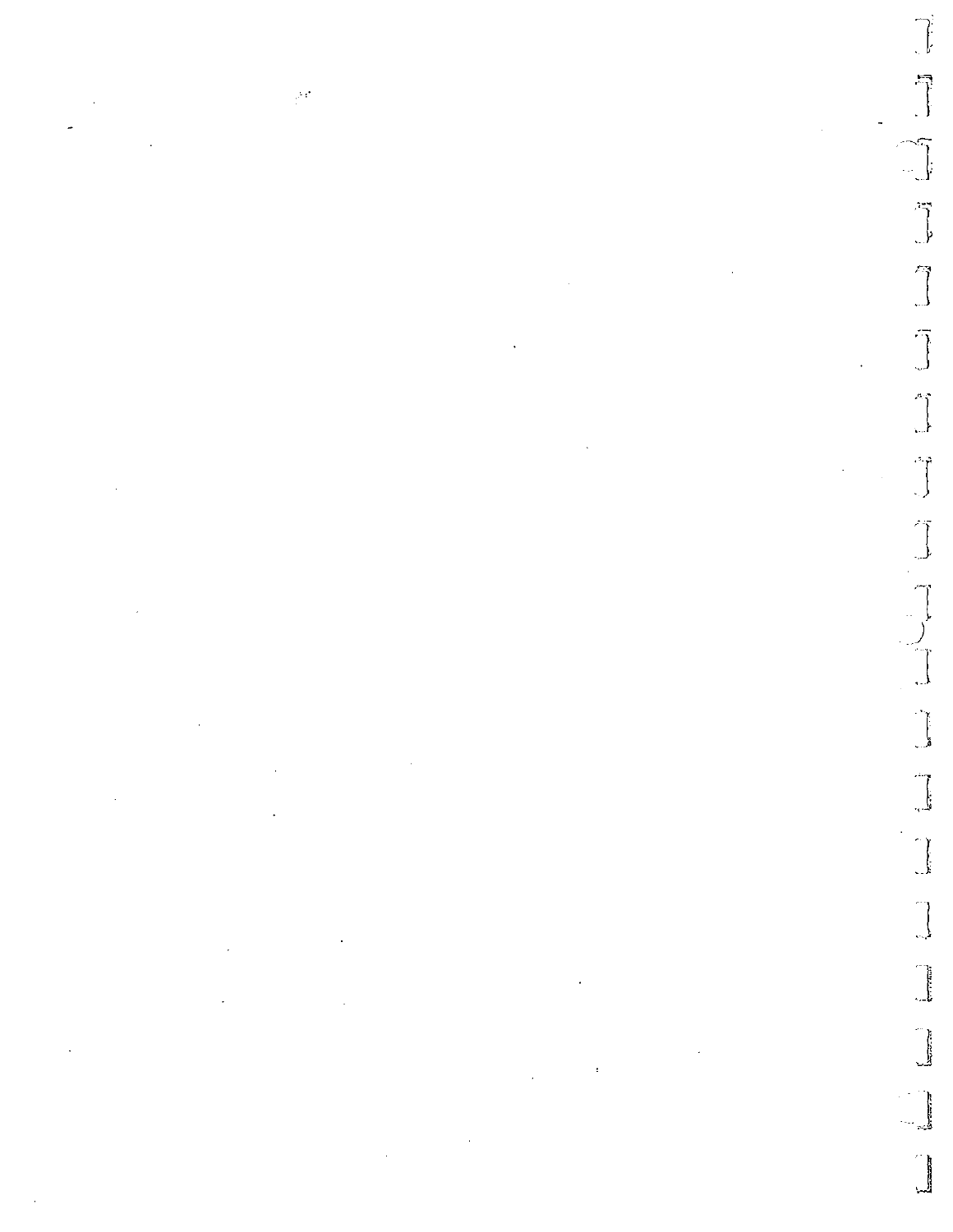## **METRO AIR PARK**

IN WITNESS WHEREOF, the undersigned has executed this Declaration as of the date first above written.

#### THE D.W. KETSCHER SURVIVOR'S TRUST DATED 3/24/93

Priscilla Ketscher, Sole Trustee

STATE OF CALIFORNIA

#### NOTARY ACKNOWLEDGMENT

COUNTY OF <u>Calment</u> ss. On April  $e^{i\lambda}$ , 1999, before me,  $\lambda$  kn  $\lambda$  +  $\lambda$   $\lambda$  extra  $\lambda$  personally appeared PRISCILLA KETSCHER personally known to me (or proved on the basis of satisfactory evidence) to be the person whose name is subscribed to the within instrument and acknowledged to me that he/she executed the same in his/her authorized capacity and that by his/her signature on the instrument the person or the entity upon behalf of which the person acted, executed the instrument.

WITNESS my hand and official seal. **Signatur** 

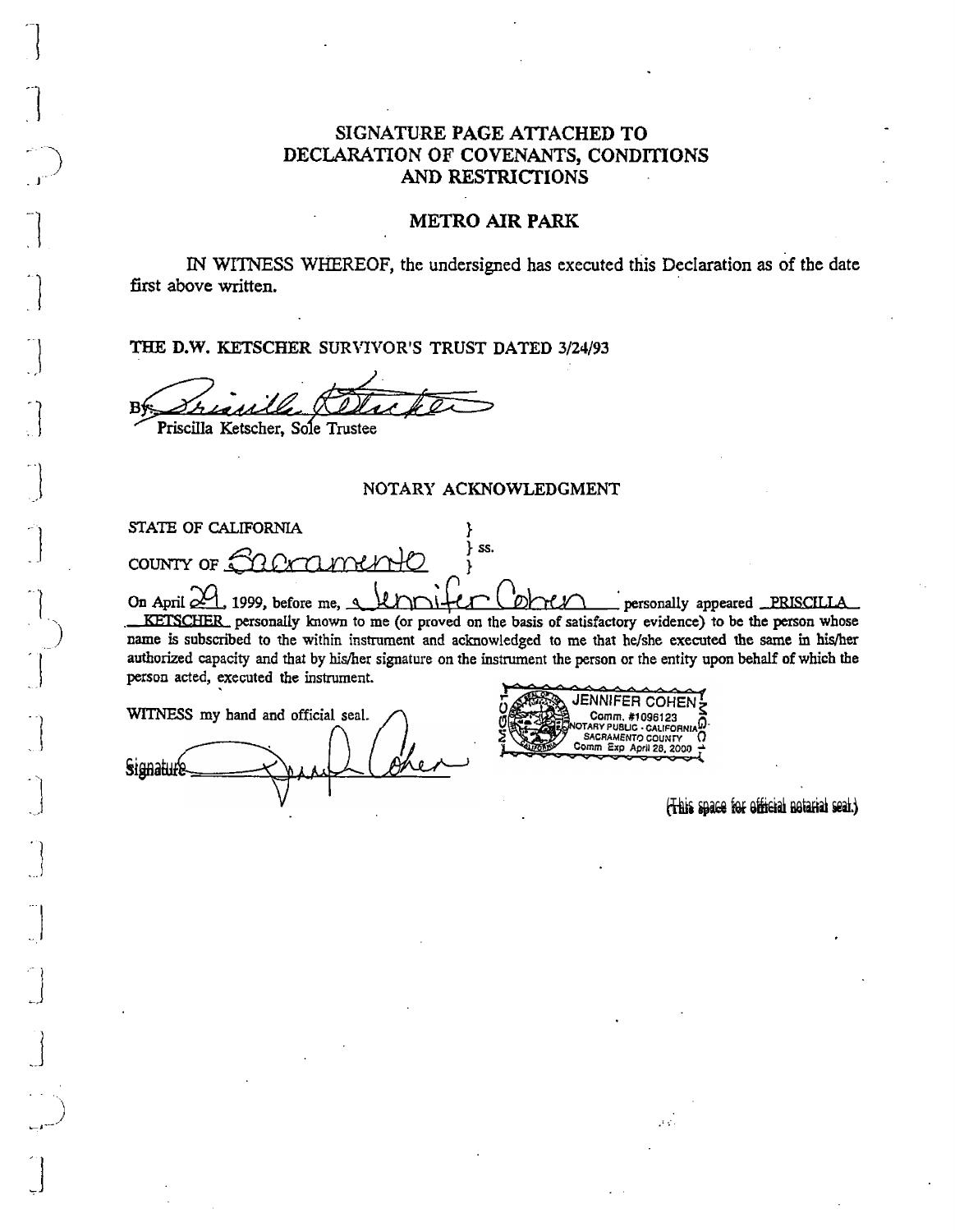# **METRO AIR PARK**

IN WITNESS WHEREOF, the undersigned has executed this Declaration as of the date first above written.

Dennis King

 $\sim$   $\sigma$ 

#### NOTARY ACKNOWLEDGMENT

STATE OF CALIFORNIA COUNTY OF **SOLUT** ss. On April  $M$ , 1999, before me, <u>a kimmit for control personally</u> appeared DENNIS KING

personally known to me (or proved on the basis of satisfactory evidence) to be the person whose name is subscribed to the within instrument and acknowledged to me that he/she executed the same in his/her authorized capacity and that by his/her signature on the instrument the person or the entity upon behalf of which the person acted, executed the instrument.

WITNESS my hand and official seal. Signature

JENNIFER COHE Comm. #1096123 TARY PUBLIC - CALIFOR Comm. Exp. April 28, 2000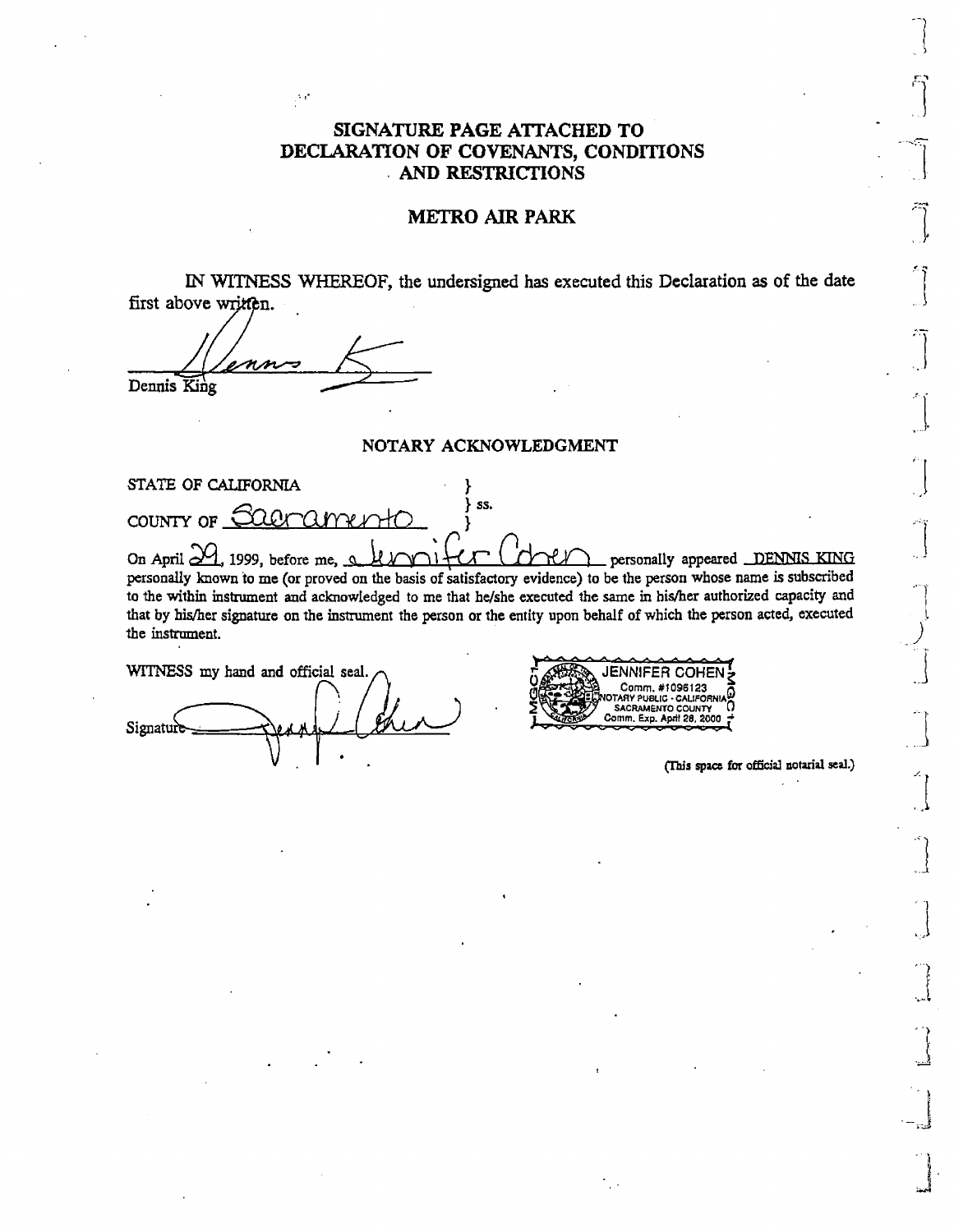## **METRO AIR PARK**

IN WETNESS WHEREOF, the undersigned has executed this Declaration as of the date first above written.

James D.S. Kim

Yoshiko Kim

#### NOTARY ACKNOWLEDGMENT

| STATE OF CALIFORNIA  |                                |  |       |
|----------------------|--------------------------------|--|-------|
| COUNTY OF SAURAMENTO |                                |  | } ss. |
|                      | May 1000 before me CARDD-1N UW |  |       |

On April (e., 1999, before me, CAYLOLYN HUNT) personally appeared JAMES D.S. KIM personally known to me (or proved on the basis of satisfactory evidence) to be the person whose name is subscribed to the within instrument and acknowledged to me that he/she executed the same in his/her authorized capacity and that by His/her signature on the instrument the person or the entity upon behalf of which the person acted, executed the instrument.

WITNESS my hand and official seal.

Signature

STATE OF CALIFORNIA

CAROLYN HUNT Comm. #1209541 TARY PUBLIC - CALIFORNIA Sacramento County My Comm. Expires Feb. 27, 2003

(This space for official notarial seal.)

COUNTY OF SACRAMENTO

On April 6, 1999, before me, **CAROLYN KUNT** personally appeared YOSHIKO KIM

personally known to me (or proved on the basis of satisfactory evidence) to be the person whose name is subscribed to the within instrument and acknowledged to me that he/she executed the same in his/her authorized capacity and that by his/her signature on the instrument the person or the entity upon behalf of which the person acted, executed the instrument.

} ss.

WITNESS my hand and official seal.

Signature \_



 $\mathcal{E}^{(1)}$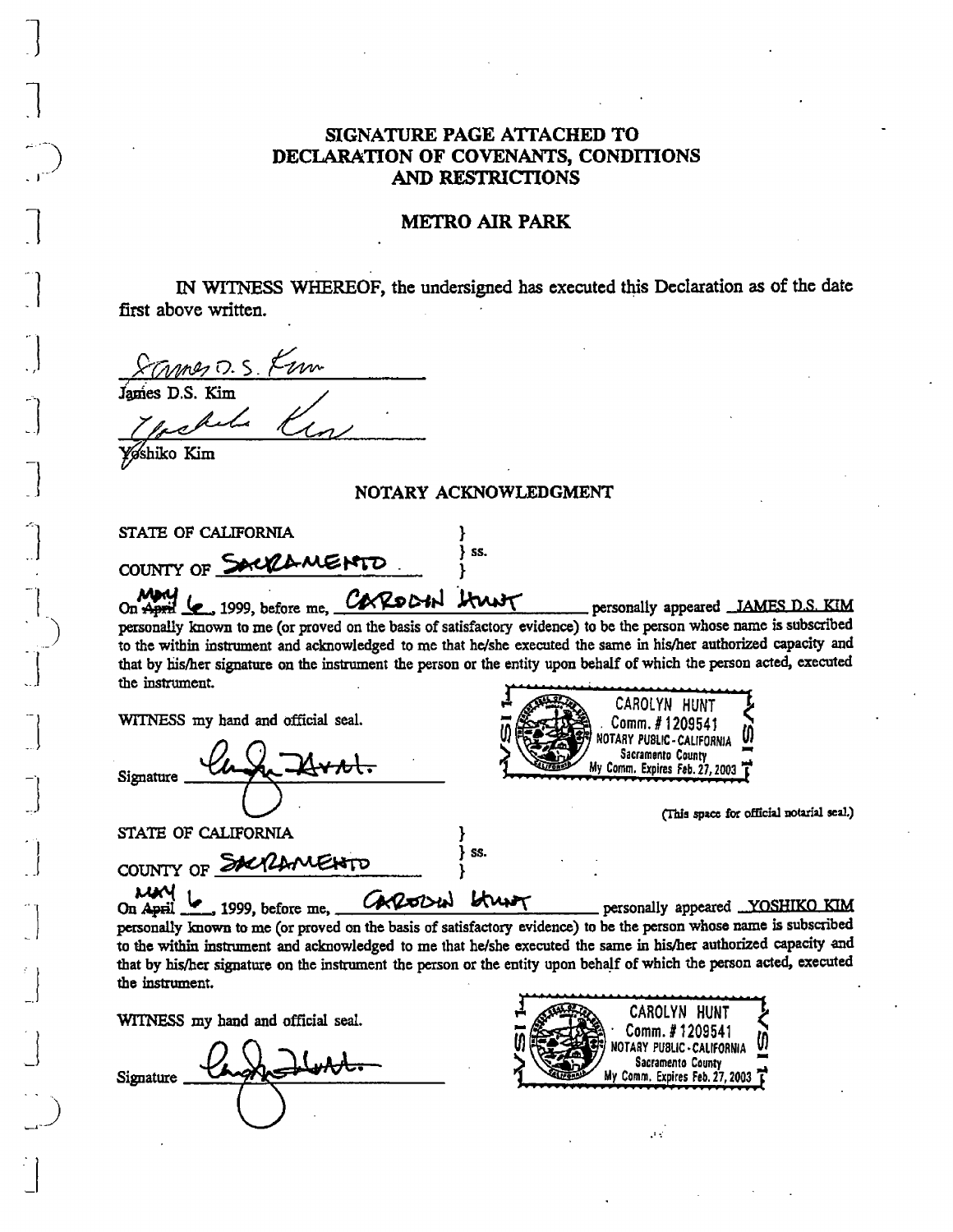## **METRO AIR PARK**

IN WITNESS WHEREOF, the undersigned has executed this Declaration as of the date first above written.

Bryan H. Lang

#### NOTARY ACKNOWLEDGMENT

} ss

ł

STATE OF CALIFORNIA

COUNTY OF

 $\sim$   $\sigma$ 

On A pril , 1999, before m e, \_\_\_\_ \_\_\_\_\_\_\_\_\_\_\_\_\_\_\_\_\_\_\_\_\_\_\_\_\_\_\_\_\_\_\_\_\_\_\_\_ personally appeared BRYAN H. LANG personally known to me (or proved on the basis of satisfactory evidence) to be the person whose name is subscribed to the within instrument and acknowledged to me that he/she executed the same in his/her authorized capacity and that by his/her signature on the instrument the person or the entity upon behalf of which the person acted, executed the instrument.

WITNESS my hand and official seal.

Signature \_

(This space for official notarial seal.)

 $\frac{1}{\sqrt{1-\frac{1}{2}}}$ 

 $\begin{matrix} \vdots \\ \vdots \\ \vdots \end{matrix}$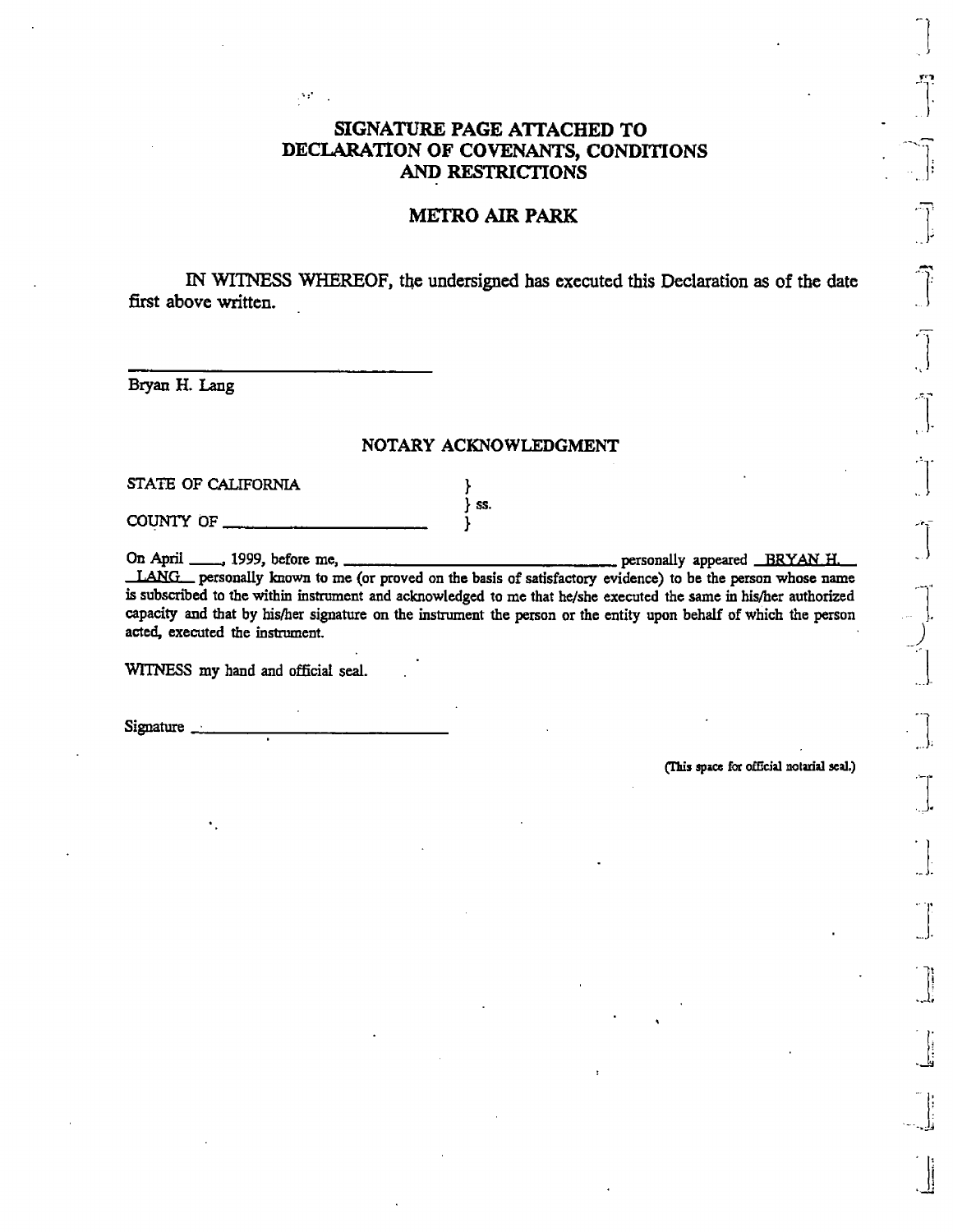# **METRO AIR PARK**

IN WITNESS WHEREOF, the undersigned has executed this Declaration as of the date first above written.

THE BEULAH J. LANG 1994 REVOCABLE LIVING TRUST DATED DECEMBER 19,1994

Bv: Beulah J. Lang, Trustee

#### NOTARY ACKNOWLEDGMENT

*}* ss.

STATE OF CALIFORNIA

COUNTY OF SACRAMENTO

4, 1999, before me, CAROLYN HUNT personally appeared BEULAH J. LANG On April personally known to me (or proved on the basis of satisfactory evidence) to be the person whose name is subscribed to the within instrument and acknowledged to me that he/she executed the same in his/her authorized capacity and that by his/her signature on the instrument the person or the entity upon behalf of which the person acted, executed the instrument.

WITNESS my hand and official seal.

 $w$ Signature



 $\mathbf{r}$  .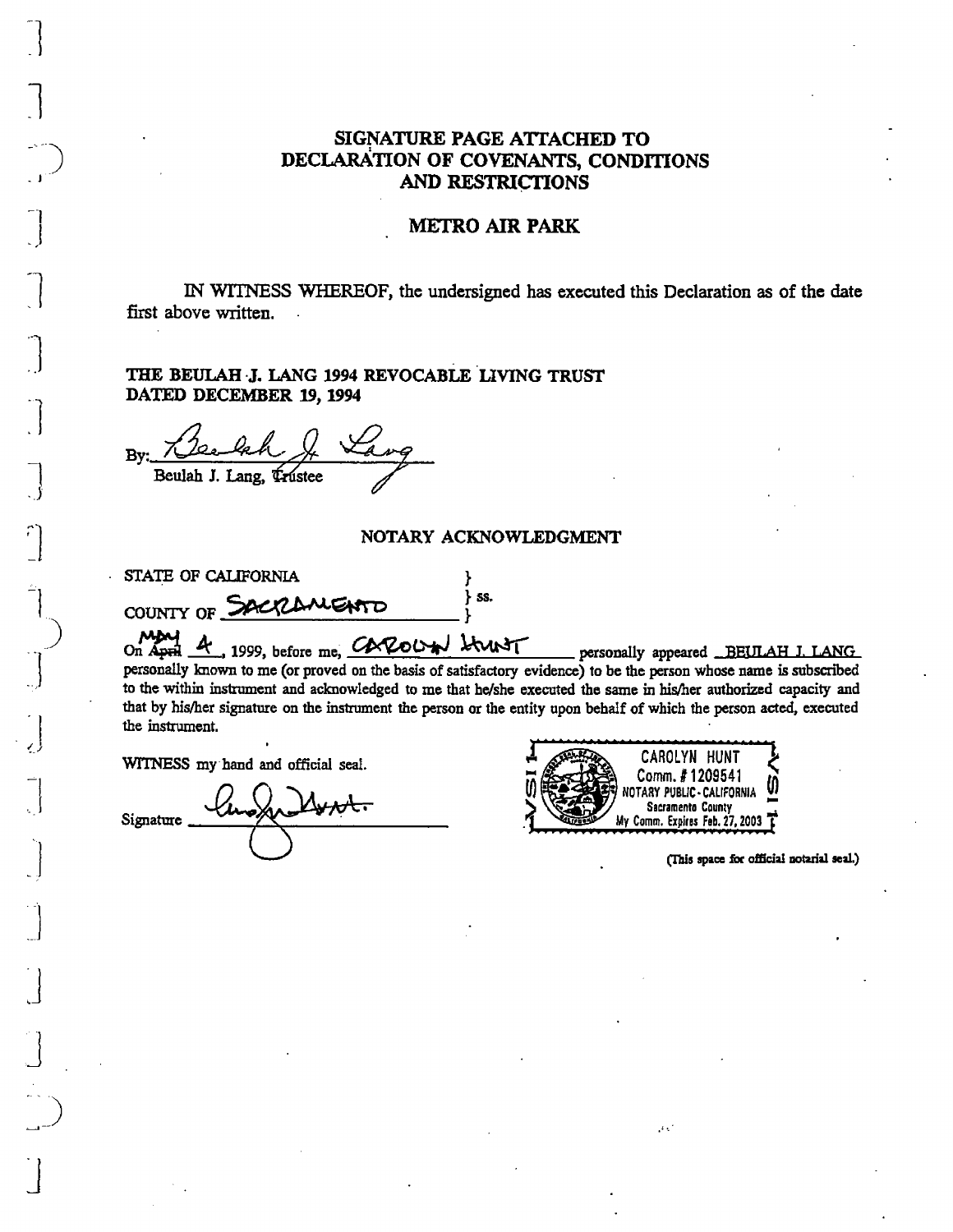## **METRO AIR PARK**

IN WITNESS WHEREOF, the undersigned has executed this Declaration as of the date first above written.

Heidi Lang

#### NOTARY ACKNOWLEDGMENT

ss.

STATE OF CALIFORNIA

COUNTY OF

 $\sim$  10

On A pril , 1999, before m e,\_\_\_\_\_\_\_\_\_\_\_\_\_\_\_\_\_\_\_\_\_\_\_\_\_\_\_\_\_\_\_\_\_\_\_personally appeared HEIDI LANG personally known to me (or proved on the basis of satisfactory evidence) to be the person whose name is subscribed to the within instrument and acknowledged to me that he/she executed the same in his/her authorized capacity and that by his/her signature on the instrument the person or the entity upon behalf of which the person acted, executed the instrument.

WITNESS my hand and official seal.

Signature.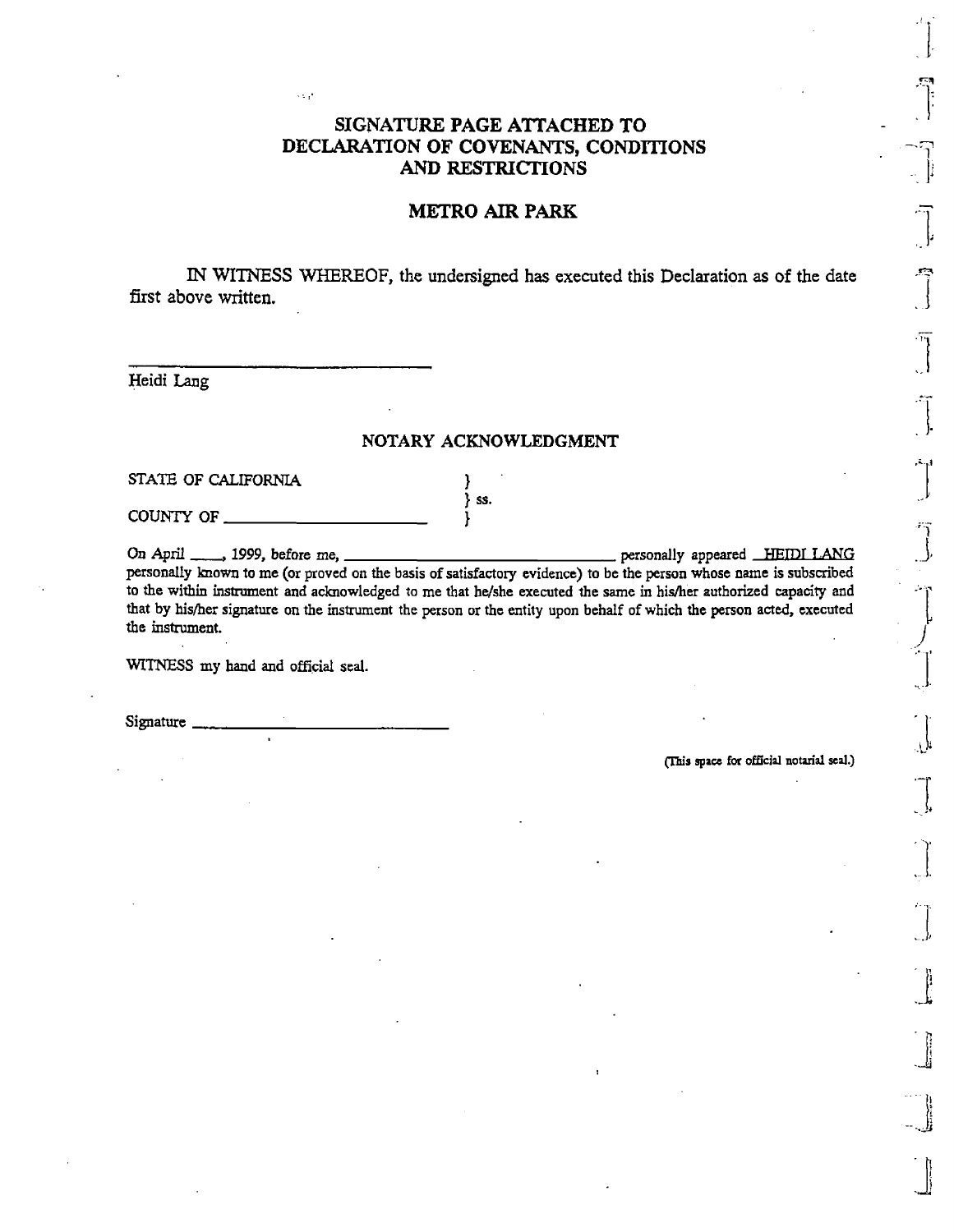## **METRO AIR PARK**

IN WITNESS WHEREOF, the undersigned has executed this Declaration as of the date first above written.

Gilbert H. Lang

## NOTARY ACKNOWLEDGMENT

} ss.

STATE OF CALIFORNIA

 $\frac{1}{\sqrt{2}}$ 

 $\overline{\mathcal{L}}$ 

COUNTY OF <u>Sacr</u>a

On April 24, 1999, before me, JUNIFERT CONUM personally appeared GILBERT H. LANG personally known to me (or proved on the basis of satisfactory evidence) to be the person whose name is subscribed to the within instrument and acknowledged to me that he/she executed the same in his/her authorized capacity and that by his/her signature on the instrument the person or the entity upon behalf of which the person acted, executed the instrument.

WITNESS my hand and official seal. Jul Signature

**JENNIFER COHEN** Comm. #1096123 ®<br>הייש **NOTARY PUBLIC - CALIFORNIA**<br>SACRAMENTO COUNTY<br>Comm, Exp. April 28, 2000

a d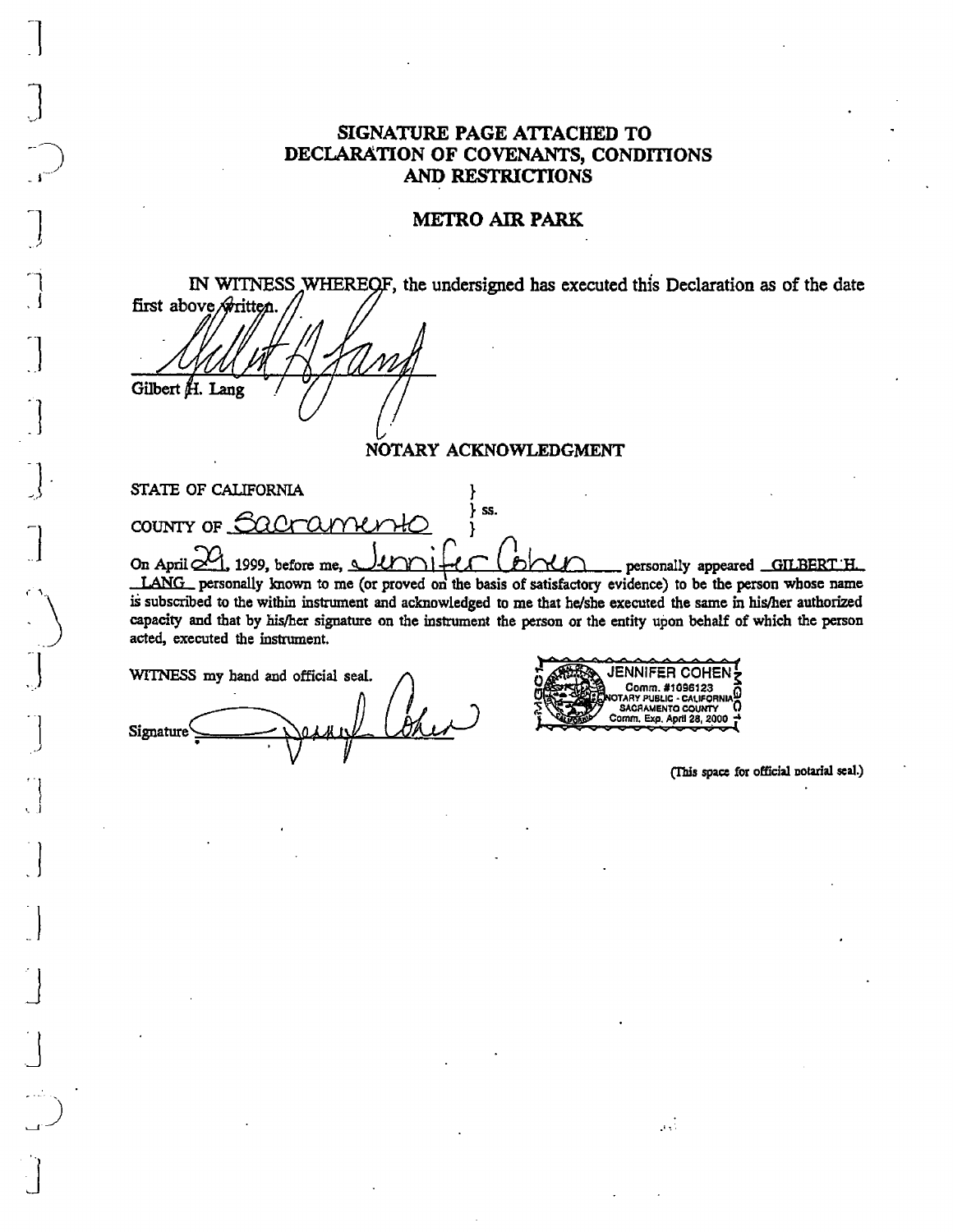# **METRO AIR PARK**

IN WITNESS WHEREOF, the undersigned has executed this Declaration as of the date first above written.

Lawrence Prescott Lang also known as Lawrence P. Lang

 $\mathcal{O}(\mathcal{C})$ 

#### NOTARY ACKNOWLEDGMENT

STATE OF CALIFORNIA

COUNTY O F } ss.

O n\_\_\_\_\_\_\_\_\_\_\_\_\_\_\_\_\_\_, 1999, before m e,\_\_\_\_\_\_\_\_\_\_\_\_\_\_\_\_\_\_\_\_\_\_\_\_\_\_\_\_\_\_\_\_\_\_\_\_\_\_\_ personally appeared LAWRENCE PRESCOTT LANG personally known to me (or proved on the basis of satisfactory evidence) to be the person whose name is subscribed to the within instrument and acknowledged to me that he/she executed the same in his/her authorized capacity and that by his/her signature on the instrument the person or the entity upon behalf of which the person acted, executed the instrument.

WITNESS my hand and official seal.

Signature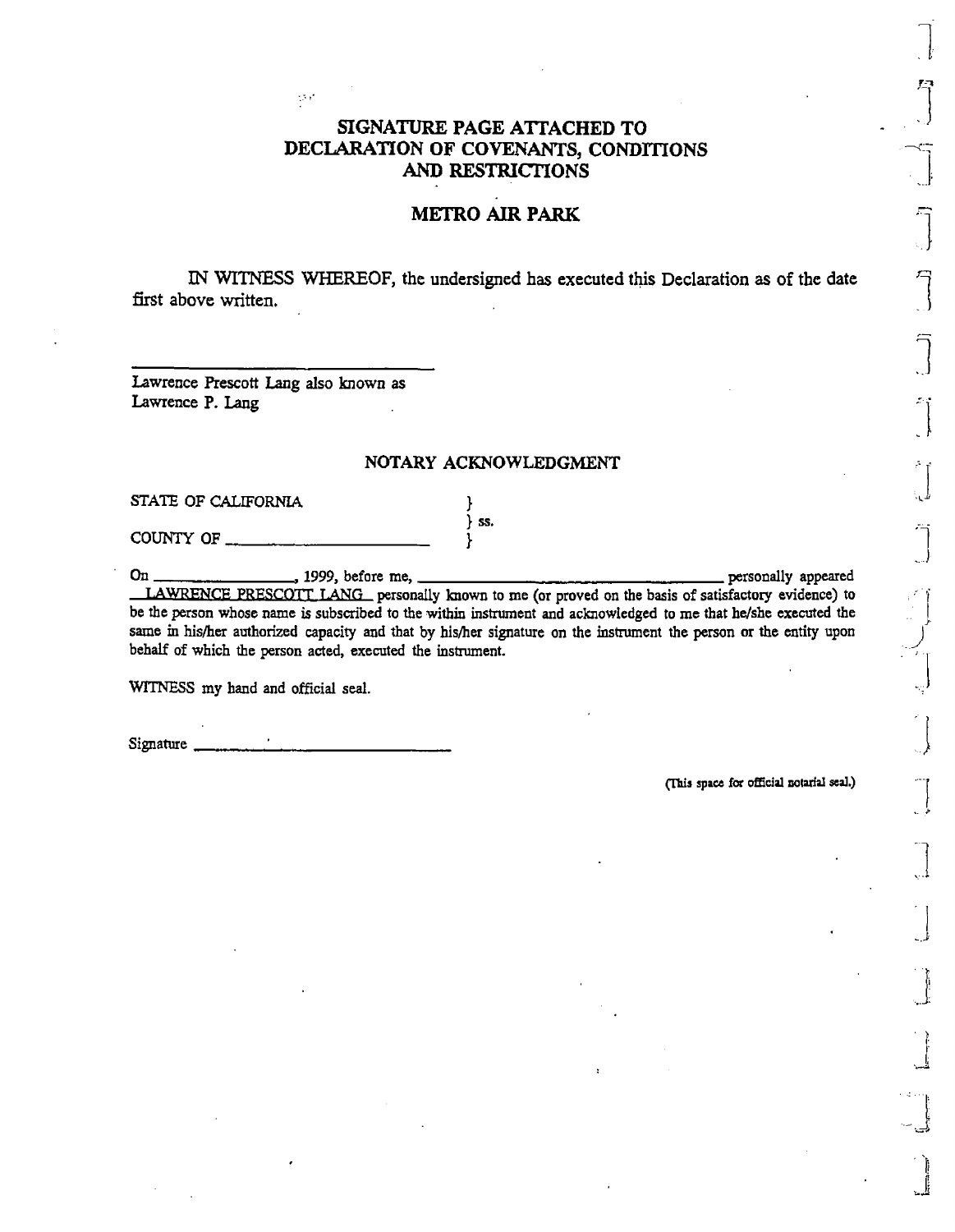## **METRO AIR PARK**

IN WITNESS WHEREOF, the undersigned has executed this Declaration as of the date first above written.

Howard Lang

 $\frac{1}{2}$ 

## NOTARY ACKNOWLEDGMENT

ss.

ł

STATE OF CALIFORNIA

COUNTY OF  $\qquad \qquad$  }

personally appeared HOWARD LANG personally known to me (or proved on the basis of satisfactory evidence) to be the person whose name is subscribed to the within instrument and acknowledged to me that he/she executed the same in his/her authorized capacity and that by his/her signature on the instrument the person or the entity upon behalf of which the person acted, executed the instrument. On April 1999, before me, \_\_\_\_

WITNESS my hand and official seal.

Signature \_

(This space for official notarial seal.)

 $\mathcal{A}_{\mathcal{A}}$  .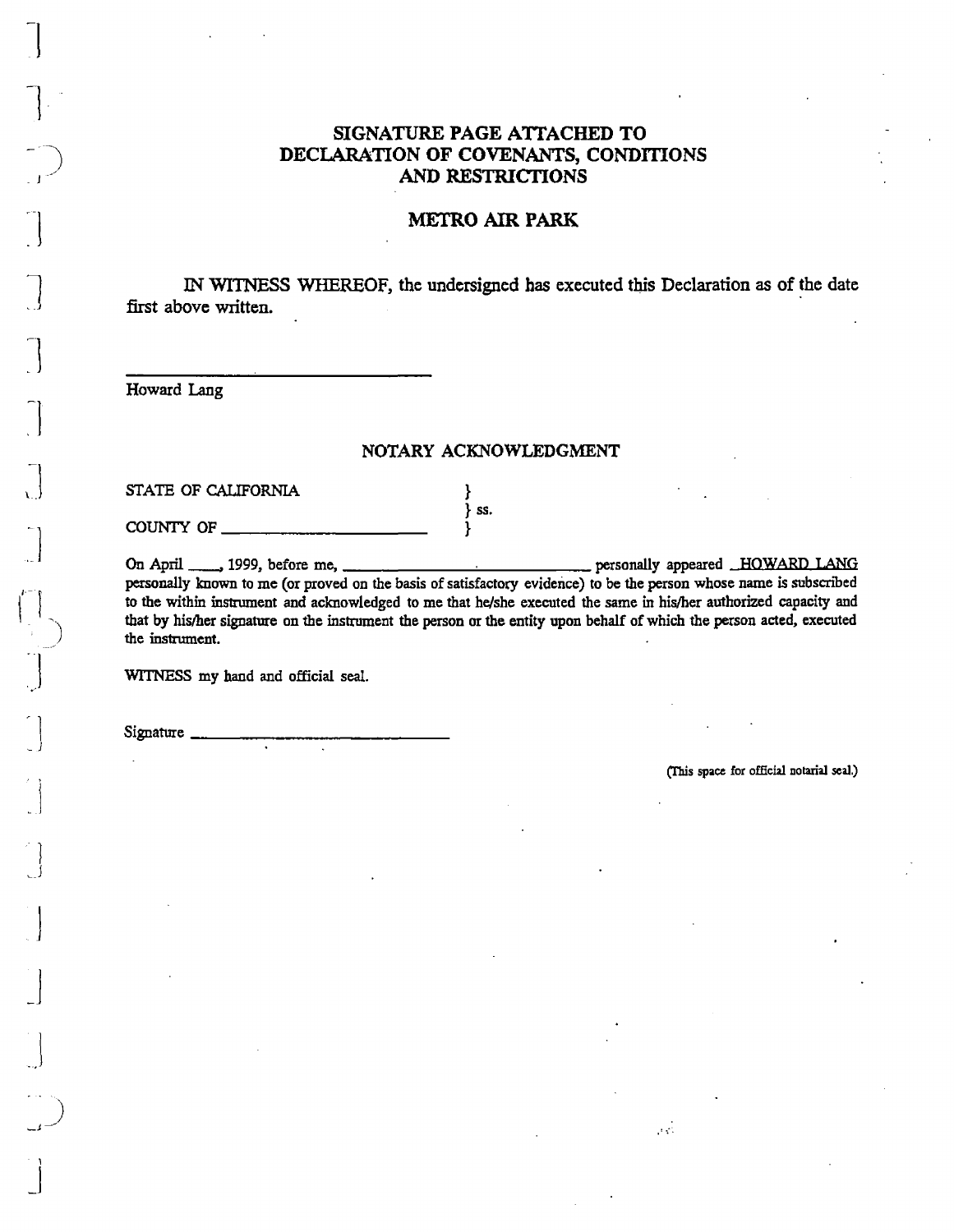## **METRO AIR PARK**

IN WITNESS WHEREOF, the undersigned has executed this Declaration as of the date first above written.

James P. Lennane

#### NOTARY ACKNOWLEDGMENT

ss.

STATE OF CALIFORNIA

COUNTY OF

 $\sim$   $^{\prime}$ 

On April  $\frac{1}{2}$ , 1999, before me,  $\frac{1}{2}$ , personally appeared JAMES P. LENNANE personally known to me (or proved on the basis of satisfactory evidence) to be the person whose name is subscribed to the within instrument and acknowledged to me that he/she executed the same in his/her authorized capacity and that by his/her signature on the instrument the person or the entity upon behalf of which the person acted, executed the instrument. \_\_\_\_\_\_\_\_\_\_\_\_\_\_\_\_\_\_\_\_\_\_\_\_\_\_\_\_\_\_\_\_\_\_

WITNESS my hand and official seal.

Signature \_

(This space for official notarial seal.)

<u>]</u><br>[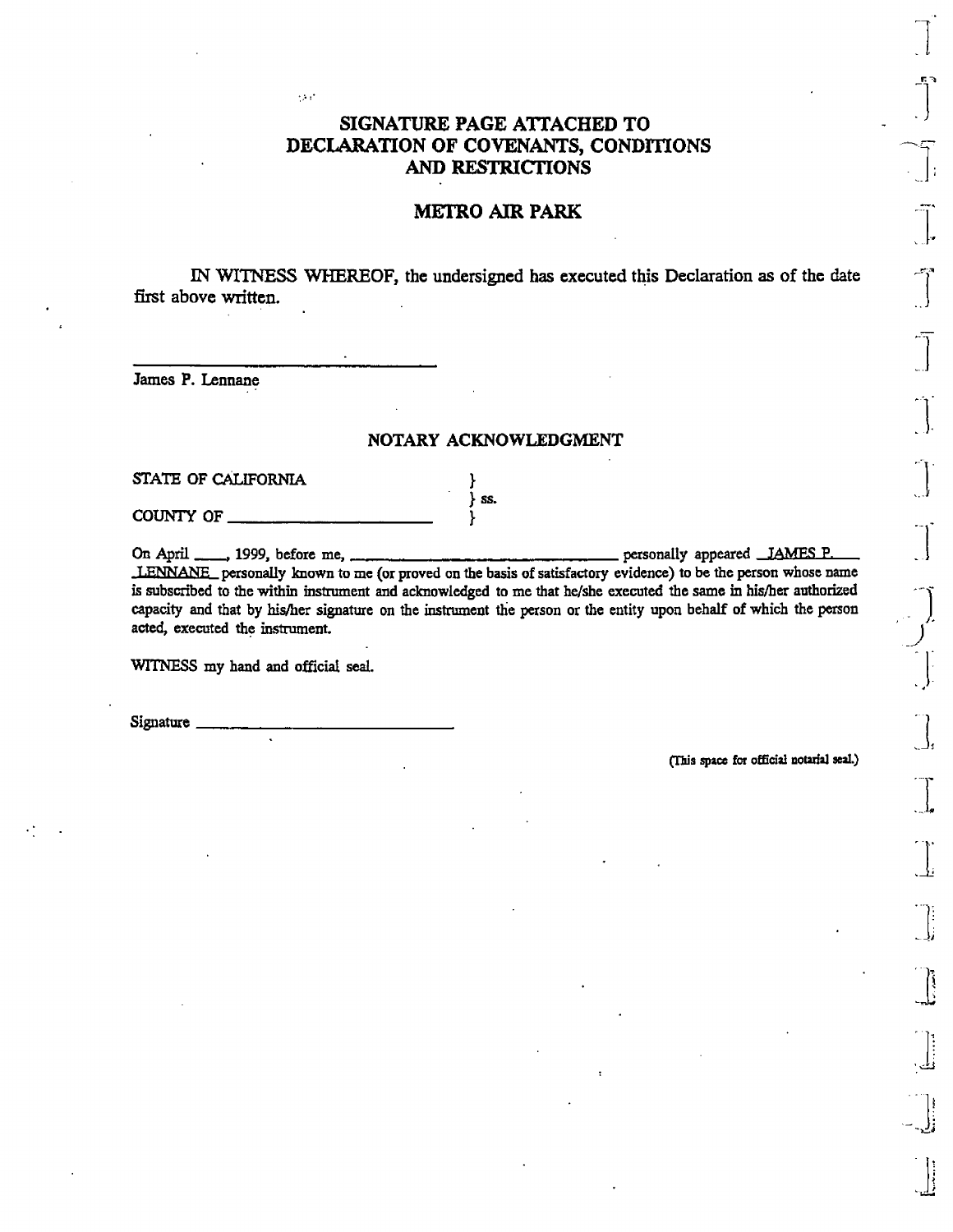# **METRO AIR PARK**

IN WITNESS WHEREOF, the undersigned has executed this Declaration as of the date first above written.

THE LEAL FAMILY TRUST  $By:$ Robert Leal, Trustee

#### NOTARY ACKNOWLEDGMENT

} ss.

STATE OF CALIFORNIA

 $\overline{\mathcal{L}}$ 

COUNTY OF Sacramento

On April 21, 1999, before me, JUNIUM (or Collection constant personally appeared ROBERT LEAL personally known to me (or proved on the basis<sup>1</sup> of satisfactory evidence) to be the person whose name is subscribed to the within instrument and acknowledged to me that he/she executed the same in his/her authorized capacity and that by his/her signature on the instrument the person or the entity upon behalf of which the person acted, executed the instrument.

WITNESS my hand and official seal. Signature

**JENNIFER COHEN!** Comm. #1096123 TARY PUBLIC - CALIFORNIA<br>SACRAMENTO COUNTY Comm. Exp. April 28, 2000

 $\alpha$  ,  $\gamma$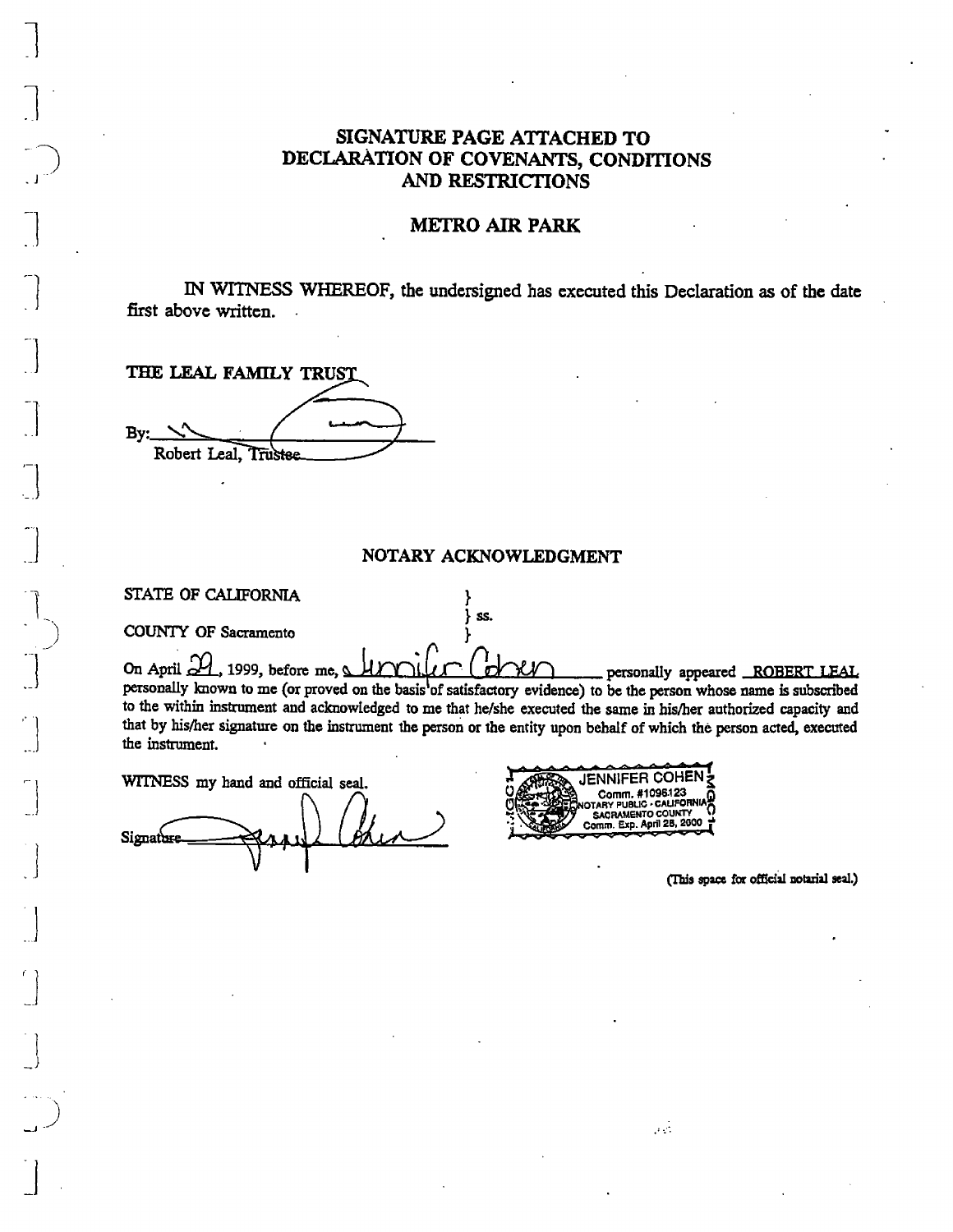# **METRO AIR PARK**

IN WITNESS WHEREOF, the undersigned has executed this Declaration as of the date first above written.

MARK III INDUSTRIAL VENTURES, a California general partnership

By:

z ez

 $\mathbb{R}^3$ 

Marvin L. Oates, as Trustee of the Marvin L. Oates Trust dated March 7, 1995, General Partner

} ss.

ļ

By:

Clara K. Massie, General Partner

 $Bv:$ 

Mark O'Brien, General Partner

By:

Tim O'Brien, General Partner

#### NOTARY ACKNOWLEDGMENT

STATE OF CALIFORNIA

COUNTY OF Sacramento

On April 29, 1999, before me, JUNN for Cohen personally appeared MARVIN L. OATES personally known to me (or proved on the basis of satisfactory evidence) to be the person whose name is subscribed to the within instrument and acknowledged to me that he/she executed the same in his/her authorized capacity and that by his/her signature on the instrument the person or the entity upon behalf of which the person acted, executed the instrument.

WITNESS my hand and official seal. there Signature

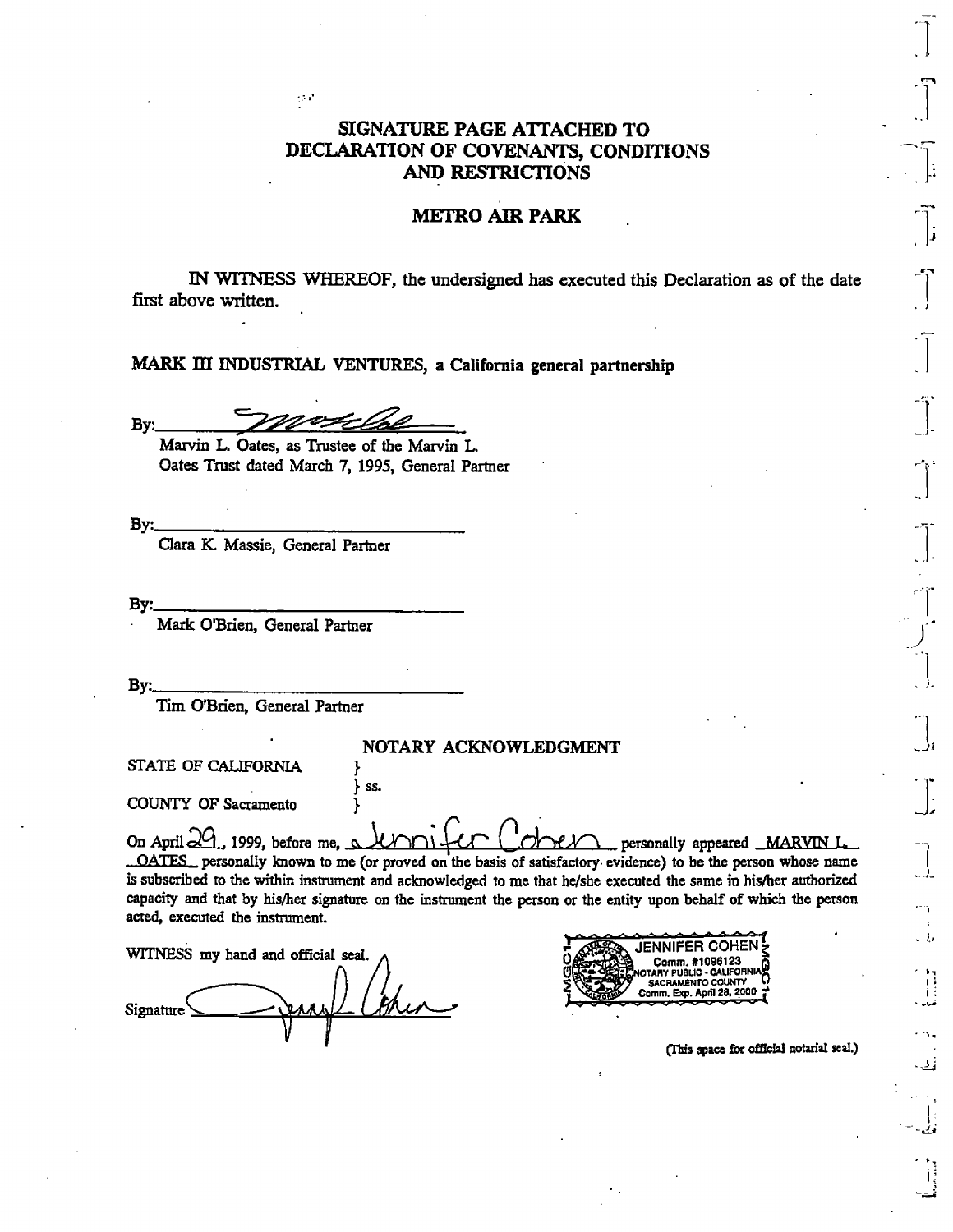## **METRO AIR PARK**

IN WITNESS WHEREOF, the undersigned has executed this Declaration as of the date first above written.

June C. Linn, Executor of the Estate of William L. Linn, Deceased

#### NOTARY ACKNOWLEDGMENT

*}* ss.

STATE OF CALIFORNIA

 $\overline{\mathcal{A}}$ 

ن بار<br>منابع

COUNTY OF Sacramento

On A pril , 1999, before m e, \_\_\_\_ \_\_\_\_\_\_\_\_\_\_\_\_\_\_\_\_\_\_\_\_\_\_\_\_\_\_\_\_\_\_\_\_\_\_\_\_\_\_\_\_\_\_personally appeared JUNE C. LINN personally known to me (or proved on the basis of satisfactory evidence) to be the person whose name is subscribed to the within instrument and acknowledged to me that he/she executed the same in his/her authorized capacity and that by his/her signature on the instrument the person or the entity upon behalf of which the person acted, executed the instrument.

WITNESS my hand and official seal.

Signature.

(This space for official notarial seal.)

 $\mathcal{L}_{\mathrm{c}}$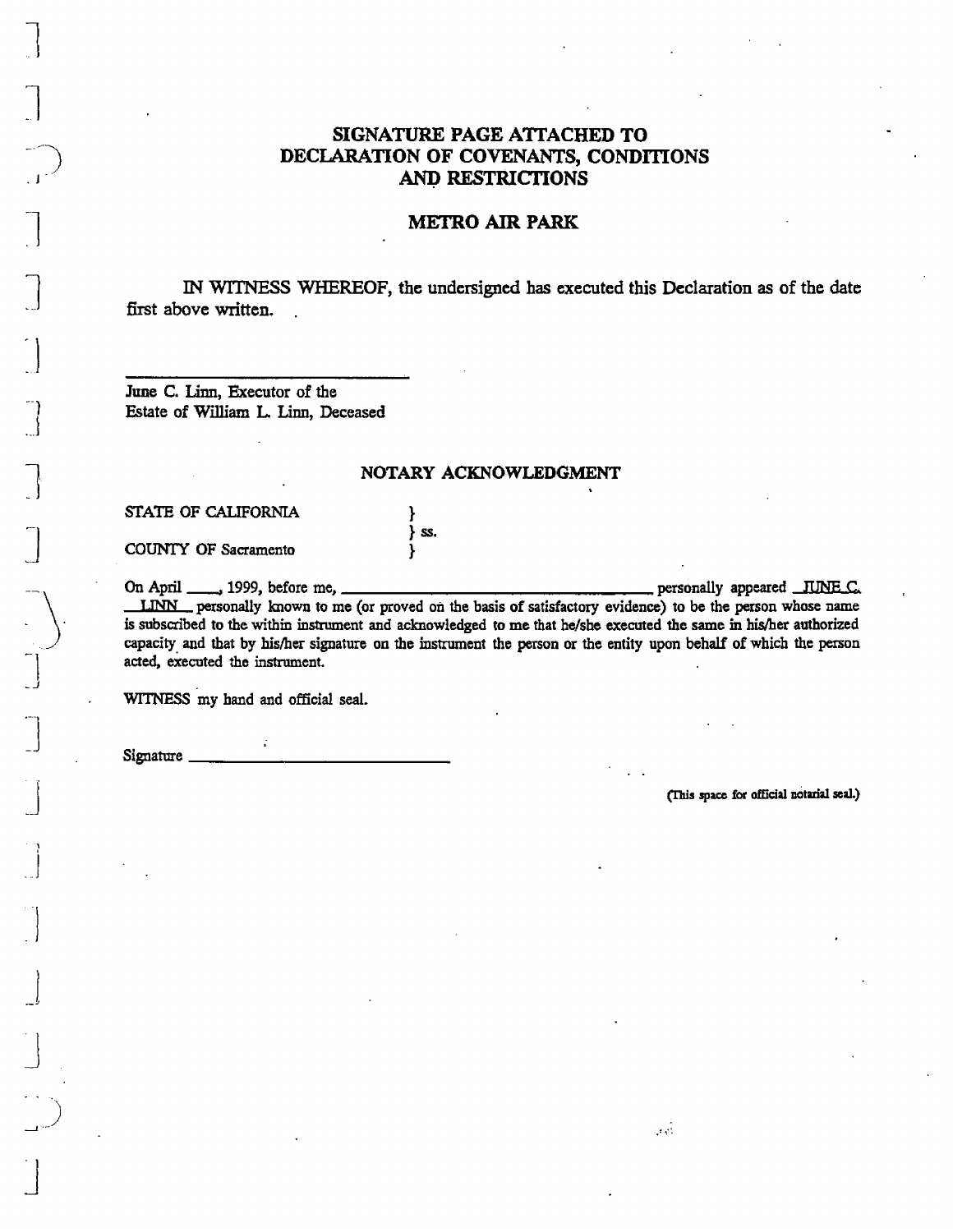## METRO AIR PARK

IN WITNESS WHEREOF, the undersigned has executed this Declaration as of the date first above written.

Clara K. Massie

#### NOTARY ACKNOWLEDGMENT

} ss.

STATE OF CALIFORNIA

COUNTY OF Sacramento

On A pril , 1999, before m e, \_\_\_\_ \_\_\_\_\_\_\_\_\_\_\_\_\_\_\_\_\_\_\_\_\_\_\_\_\_\_\_\_\_\_\_\_\_\_\_\_ personally appeared CLARA, K . MASSIE personally known to me (or proved on the basis of satisfactory evidence) to be the person whose name is subscribed to the within instrument and acknowledged to me that he/she executed the same in his/her authorized capacity and that by his/her signature on the instrument the person or the entity upon behalf of which the person acted, executed the instrument.

WITNESS my hand and official seal.

Signature

 $\mathcal{O}(\epsilon)$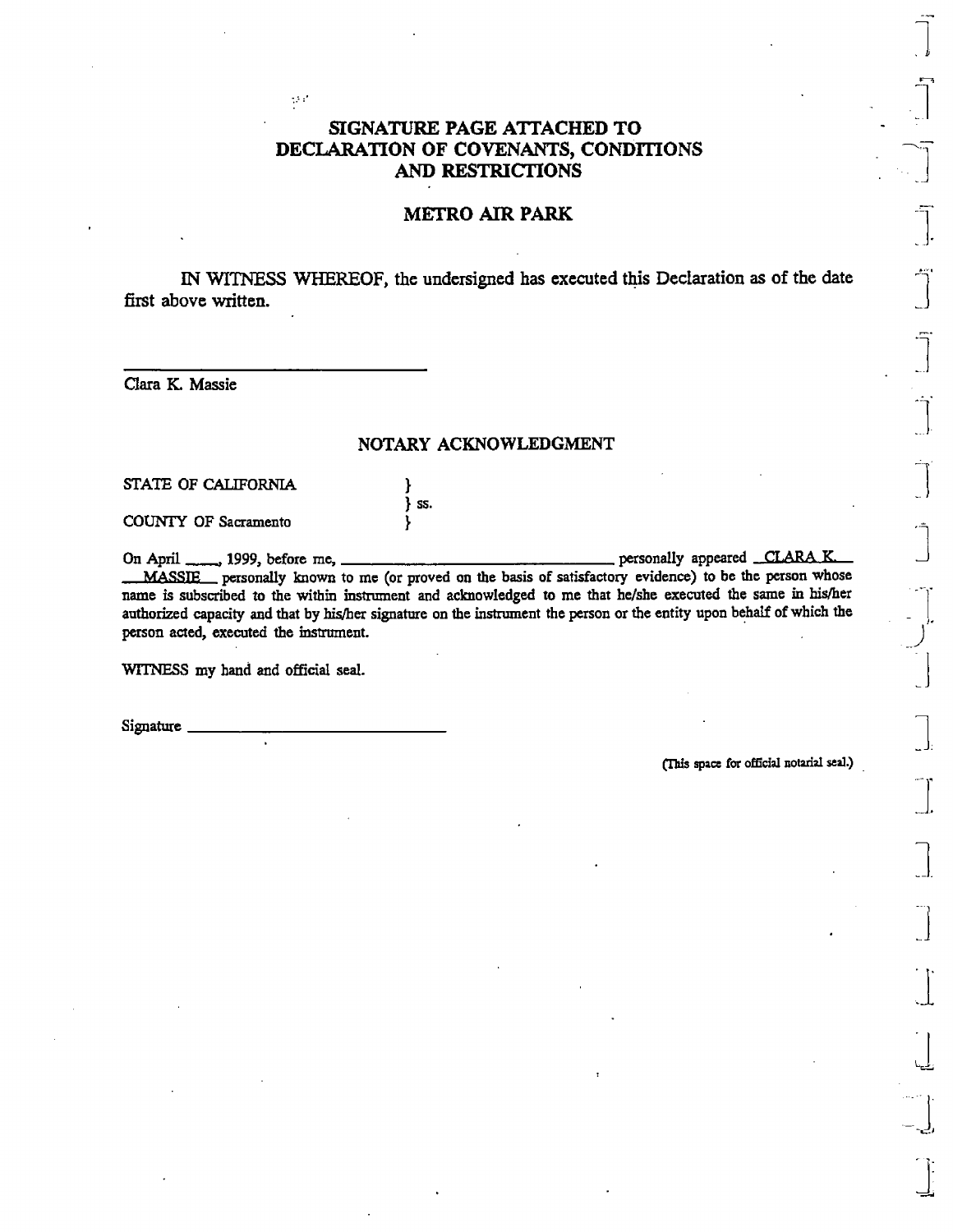## NOTARY ACKNOWLEDGMENT(S) CONTINUED ATTACHED TO CC&R'S

#### MARK III INDUSTRIAL VENTURES

} ss.

ł

} ss.

} ss.

STATE OF CALIFORNIA

COUNTY OF Sacramento

On A pril , 1999, before m e, \_\_\_\_ \_\_\_\_\_\_\_\_\_\_\_\_\_\_\_\_\_\_\_\_\_\_\_\_\_\_\_\_\_\_\_ personally appeared CLARA K. MASSIE personally known to me (or proved on the basis of satisfactory evidence) to be the person whose name is subscribed to the within instrument and acknowledged to me that he/she executed the same in his/her authorized capacity and that by his/her signature on the instrument the person or the entity upon behalf of which the person acted, executed the instrument.

WITNESS my hand and official seal.

Signature.

(This space for official notarial seal.)

STATE OF CALIFORNIA

COUNTY OF Sacramento

On A p ril , 1999, before m e, \_\_\_\_ \_\_\_\_\_\_\_\_\_\_\_\_\_\_\_\_\_\_\_\_\_\_\_\_\_\_\_\_\_\_\_\_\_\_personally appeared MARK O'BRIEN personally known to me (or proved on the basis of satisfactory evidence) to be the person whose name is subscribed to the within instrument and acknowledged to me that he/she executed the same in his/her authorized capacity and that by his/her signature on the instrument the person or the entity upon behalf of which the person acted, executed the instrument.

WITNESS my hand and official seal.

Signature

(This space for official notarial seal.)

STATE OF CALIFORNIA COUNTY OF Sacramento

On A pril , 1999, before m e , \_\_\_\_ \_\_\_\_\_\_\_\_\_\_\_\_\_\_\_\_\_\_\_\_\_\_\_\_\_\_\_\_\_\_\_\_\_ personally appeared TIM O'BRIEN

 $\mathcal{O}(\sqrt{3})$ 

personally known to me (or proved on the basis of satisfactory evidence) to be the person whose name is subscribed to the within instrument and acknowledged to me that he/she executed the same in his/her authorized capacity and that by his/her signature on the instrument the person or the entity upon behalf of which the person acted, executed the instrument.

WITNESS my hand and official seal.

Signature \_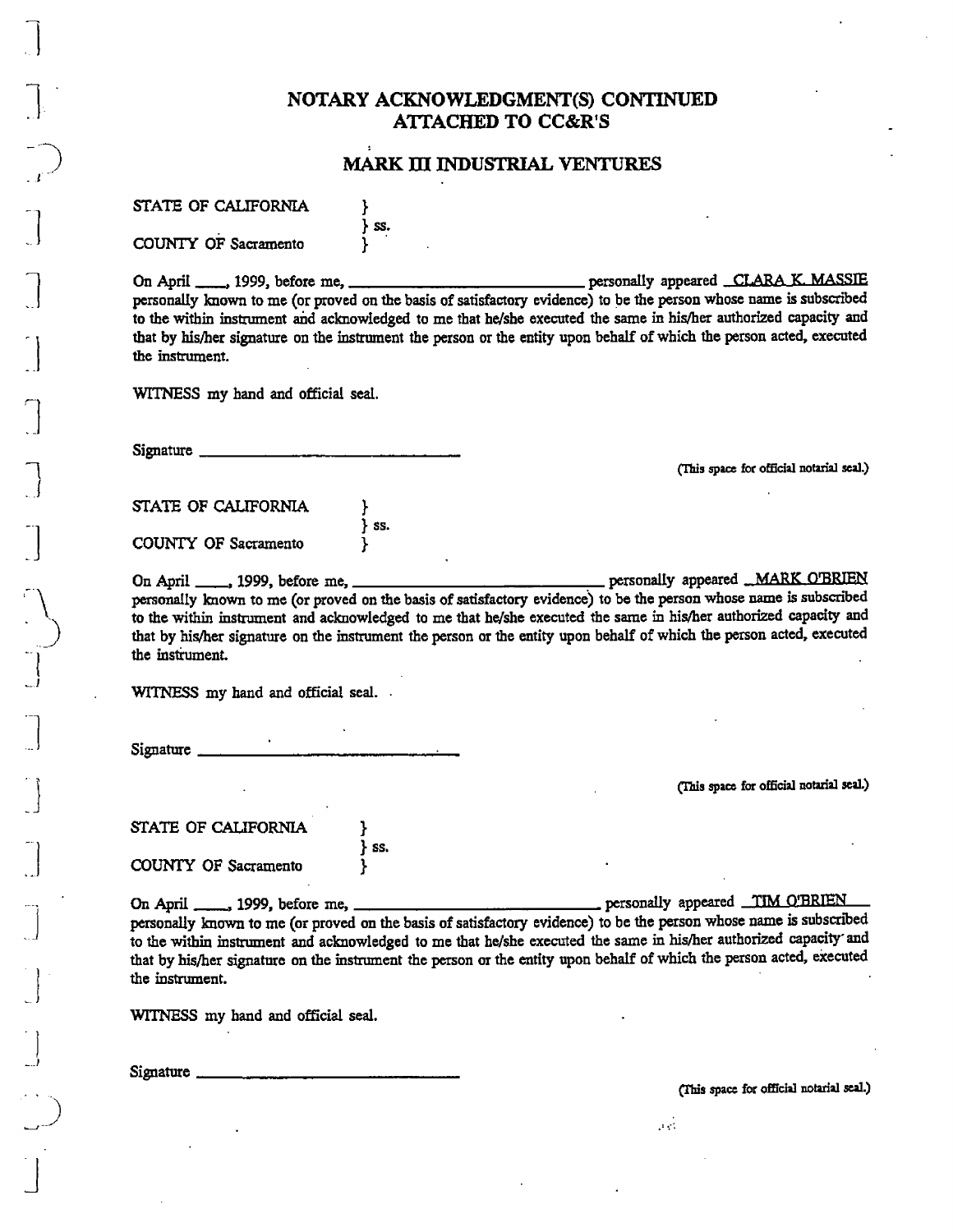#### **METRO AIR PARK**

IN WITNESS WHEREOF, the undersigned has executed this Declaration as of the date first above written.

Nass Ricky W. Massie

 $\sim$   $^{\circ}$ 

#### NOTARY ACKNOWLEDGMENT

} ss.

STATE OF CALIFORNIA

COUNTY OF Sacramento

On April 29, before me, JUMILA CHER personally appeared RICKY W. MASSIE personally known to me (or proved on the basis of satisfactory evidence) to be the person whose name is subscribed to the within instrument and acknowledged to me that he/she executed the same in his/her authorized capacity and that by his/her signature on the instrument the person or the entity upon behalf of which the person acted, executed the instrument

WITNESS my hand and official seal. Signature

**JENNIFER COHE** Comm. #1096123 **NOTARY PUBLIC - CALIFORNIA**<br>SACRAMENTO COUNTY<br>Comm. Exp. April 26, 2000 - CALIFOR 0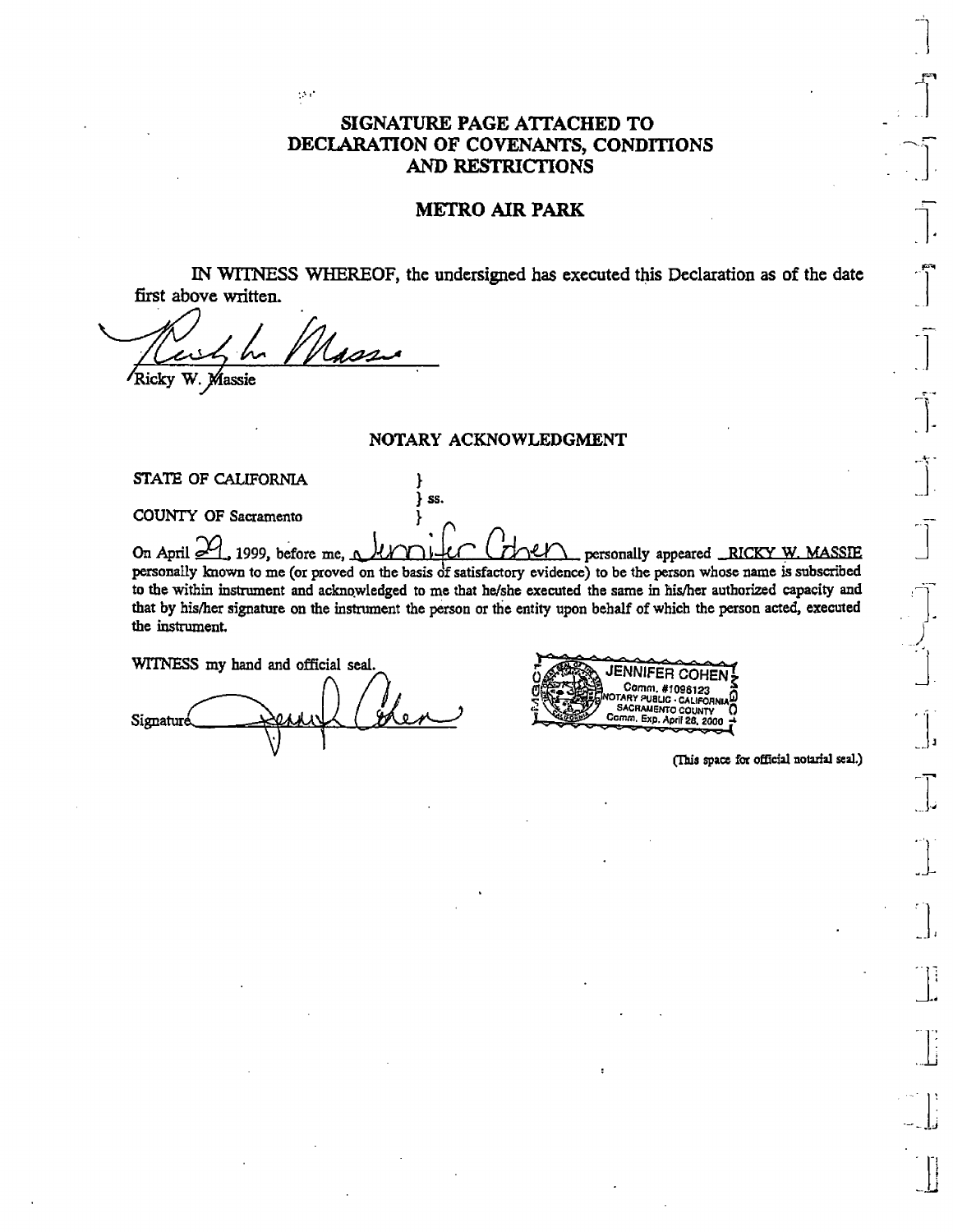## **METRO AIR PARK**

IN WITNESS WHEREOF, the undersigned has executed this Declaration as of the date first above written.

#### THE CLARA K. MASSIE FAMILY TRUST DATED MAY 1, 1997

} } ss.

By:

 $\overline{\mathcal{L}}$ 

ر<br>سال<br>سال

Clara K. Massie, Trustee

#### NOTARY ACKNOWLEDGMENT

STATE OF CALIFORNIA

COUNTY OF Sacramento

On April  $\_\_\_\$  1999, before me,  $\_\_\_\_\_\_\_\$  personally appeared CLARA K. MASSIE personally known to me (or proved on the basis of satisfactory evidence) to be the person whose name is subscribed to the within instrument and acknowledged to me that he/she executed the same in his/her authorized capacity and that by his/her signature on the instrument the person or the entity upon behalf of which the person acted, executed the instrument.

WITNESS my hand and official seal.

Signature.

(This space for official notarial seal.)

 $\mathcal{A}(\mathcal{A})$